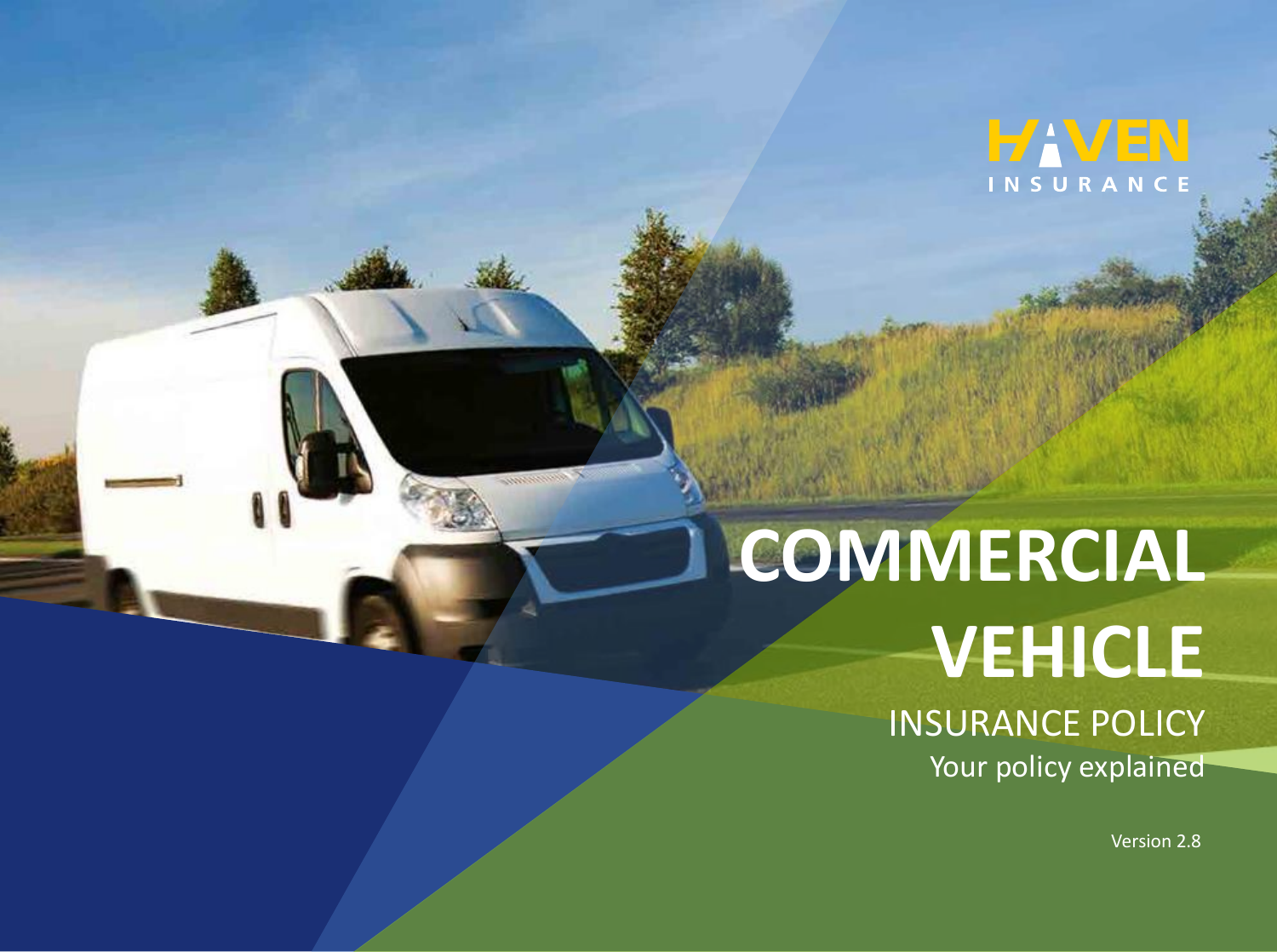### **CONTENTS**

WHAT TO DO IN THE EVENT OF AN ACCIDENT **3**

SECTIONS OF THIS CONTRACT WHICH APPLY TO YOU **4**

DEFINITIONS **6**

LOSS OF OR DAMAGE TO YOUR VEHICLE **10**

CLAIMS BY THIRD PARTIES **16**

MEDICAL EXPENSES **18**

NO CLAIMS DISCOUNT **19**

USING YOUR VEHICLE ABROAD **20**

VEHICLE SHARING **21**

REPAIR PLUS **22**

GENERAL CONDITIONS **24**

CLAIMS NOTIFICATION AND COOPERATION **26**

CANCELLING YOUR POLICY **29**

GENERAL EXCLUSIONS **31**

IMPORTANT INFORMATION **34**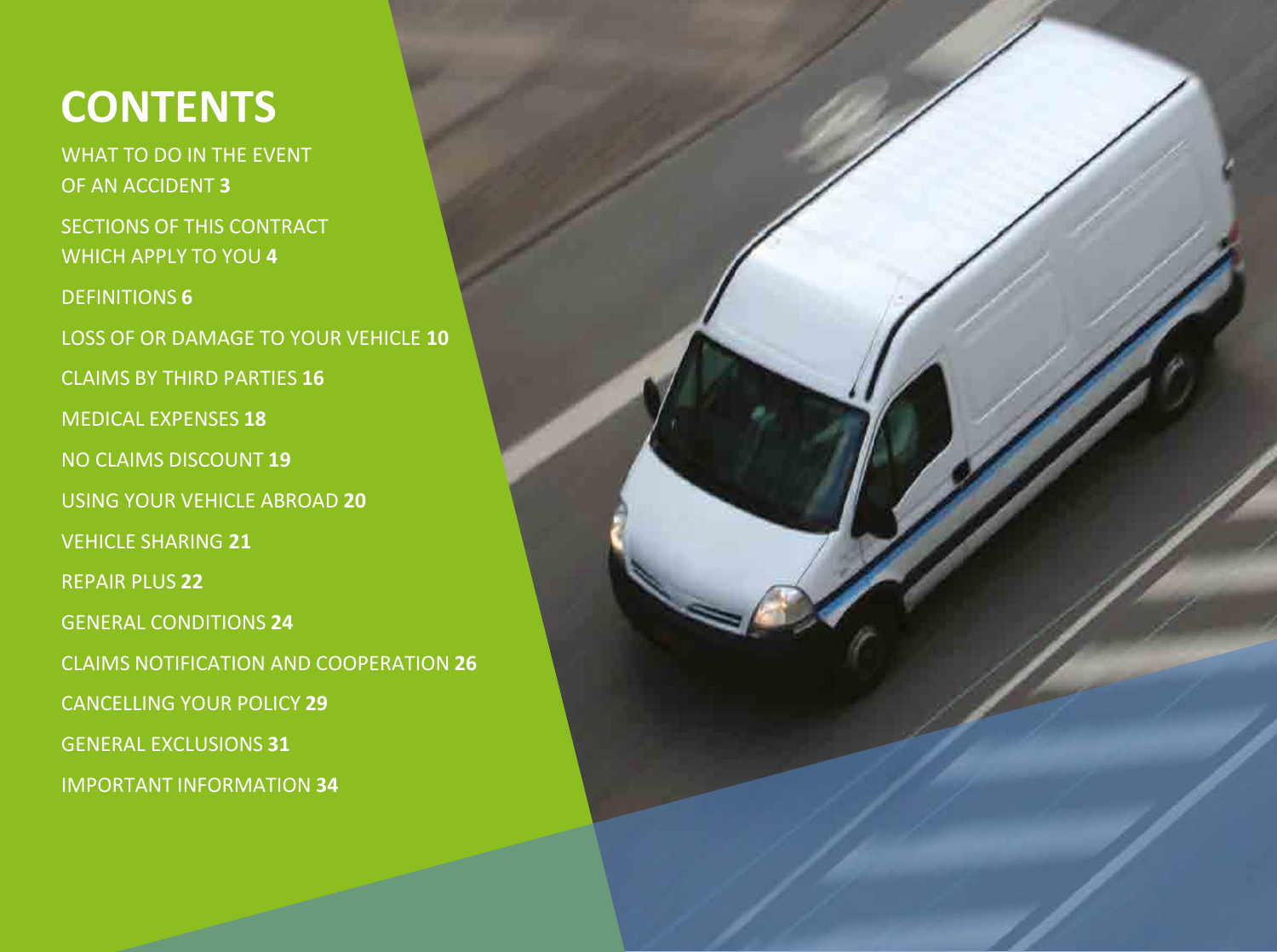### **WHAT TO DO IN THE EVENT OF AN ACCIDENT**

#### **IF YOU ARE INVOLVED IN AN ACCIDENT YOU SHOULD:**

- 1. Get into a safe position, away from other traffic before you start exchanging details.
- 2. Never admit liability at the scene of the accident.
- 3. Take note of the names, addresses and phone numbers of everyone involved in the accident.
- 4. Take note the registration number, makes and models of any vehicles involved.
- 5. If safe to do so take pictures of the vehicles, any damage caused as a result of the accident, and any passengers.
- 6. If safe to do so also try to take pictures of the accident scene and anything else you feel may assist us in the handling of the claim.
- 7. Take note of the names, contact details and addresses of any witnesses present.
- 8. Notify the police at the scene of the accident if any party is injured.

#### **Any accident/incident which may give rise to a claim on this policy must be reported to us within 24 hours of occurring on: 0345 092 0700 OR by texting "CLAIM" to 83118.**

If you can provide a contact number for the other party involved or any witness we will speak with them directly on your behalf. We can even do this for you whilst you are at the scene of the accident!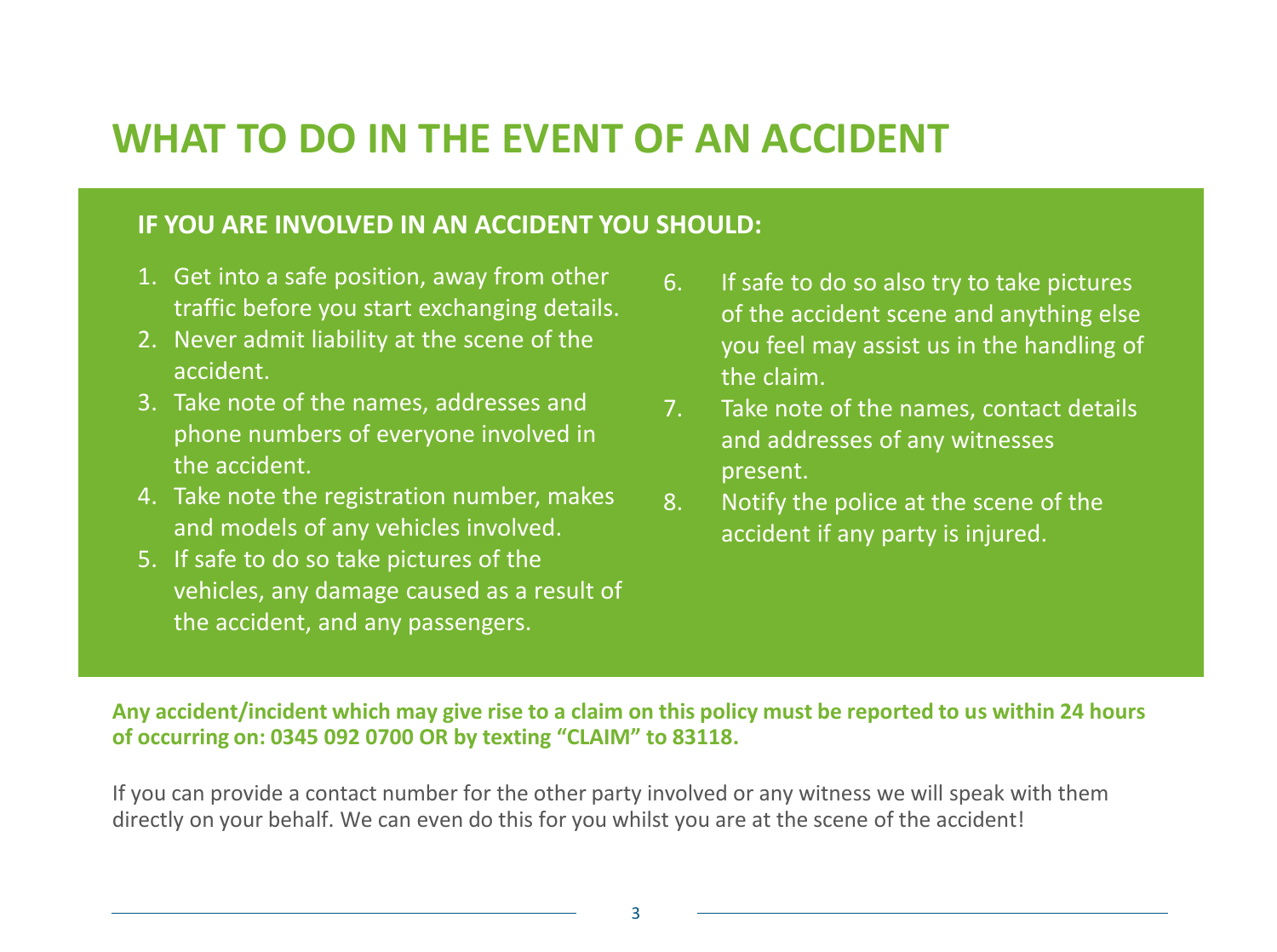### **Sections of this contract which apply to you**

| <b>Type of cover (see Schedule)</b> | Section that apply                                                                                                                                                                                                                                                                                                                                                                                                                                                                                                   |
|-------------------------------------|----------------------------------------------------------------------------------------------------------------------------------------------------------------------------------------------------------------------------------------------------------------------------------------------------------------------------------------------------------------------------------------------------------------------------------------------------------------------------------------------------------------------|
| Comprehensive                       | All sections, with the following exceptions:<br>B5 will only apply if You have windscreen and window cover. See the Endorsements section of Your<br>Schedule.                                                                                                                                                                                                                                                                                                                                                        |
| Third party, fire and theft         | A, B1<br>B4 applies but only for loss or damage caused by fire, lightning, explosion, theft or attempted theft.<br>B5 will only apply if You have windscreen and window cover. See the Endorsements section of Your<br>Schedule.<br>B6 applies but only for loss or damage caused by fire, lightning, explosion, theft or attempted theft.<br>C<br>D1 and D3 apply only to medical expenses of third parties, not the person driving Your Vehicle.<br>E applies for annual policies only.<br>F, G, H, I, J, K and L. |
| Third party only                    | $\overline{A}$<br>D1 and D3 apply only to medical expenses of third parties, not the person driving Your Vehicle.<br>E applies for annual policies only.<br>$F, G, H, I, J, K$ and L.                                                                                                                                                                                                                                                                                                                                |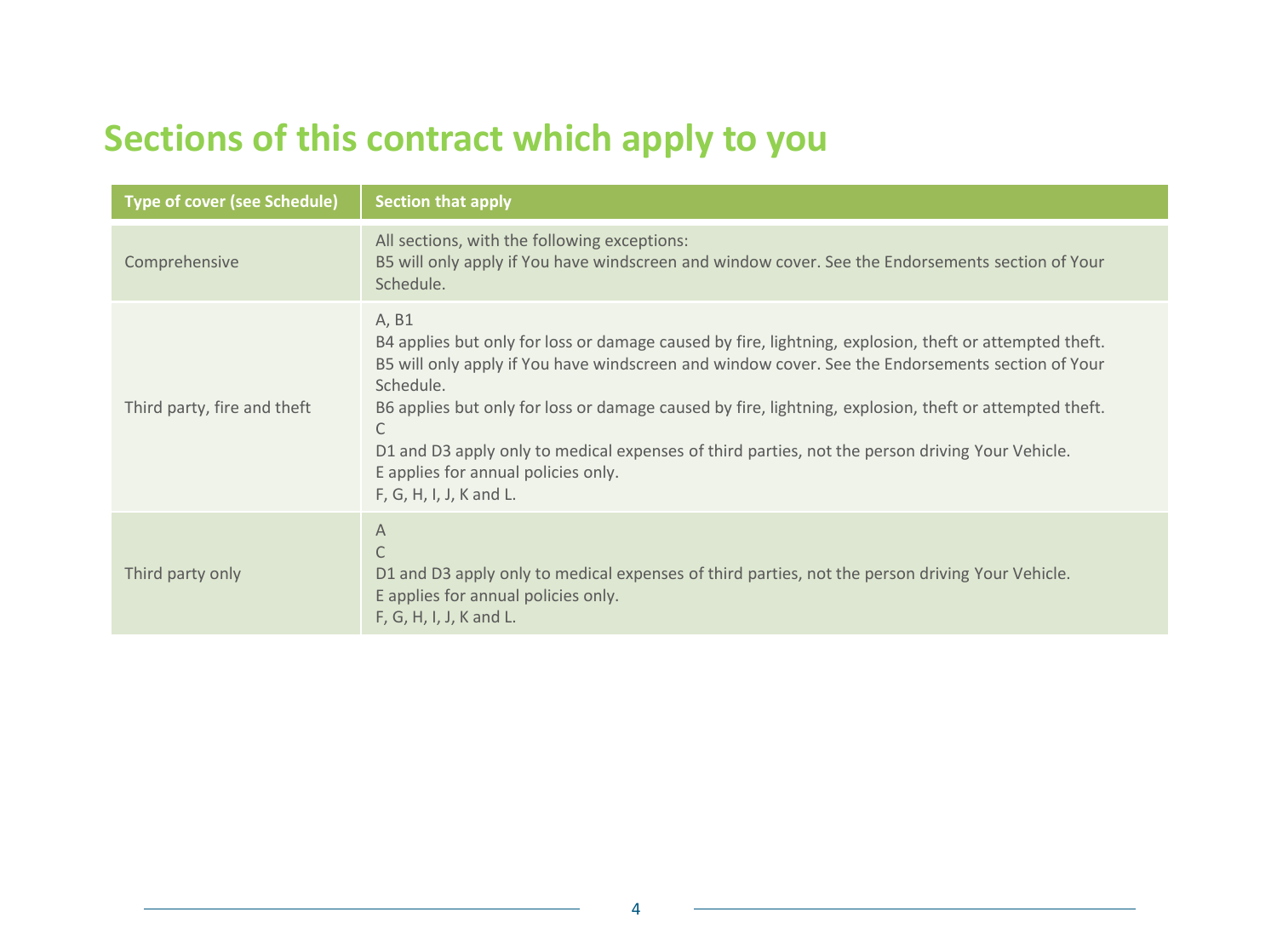#### **PREAMBLE**

This insurance contract is a legally binding document between You and Haven Insurance Company Limited (Haven Insurance). In return for Your premium, Haven Insurance agrees to provide the cover shown in the Schedule for the Period of Insurance stated in the Schedule on the terms set out in this contract. This policy and any policy Schedule, Endorsements, Clauses and Certificate of Motor Insurance should be read as if they are one document.

The insurer's acceptance of this risk and the premium calculated is based on the information presented to the insurer being a fair presentation of the risk to be insured by the policyholder including any unusual or special circumstances which increase the risk and any particular concerns which the policyholder may have about their risk and the cover required. The term Fair Presentation does not apply where You are any natural person acting for purposes not related to Your trade, business or profession.

#### **THE LAW APPLICABLE TO THIS POLICY**

Unless We agree otherwise in writing, the law which applies to this policy is the law of England and Wales.

#### **JOINT POLICYHOLDERS**

Where more than one person is named in the Schedule as the policyholder this policy will apply separately to each, but this shall not increase Our total liability beyond any limit referred to in this policy, or beyond the total sum We would be liable to settle in respect of any claim for cover under the policy if there had been a single policyholder.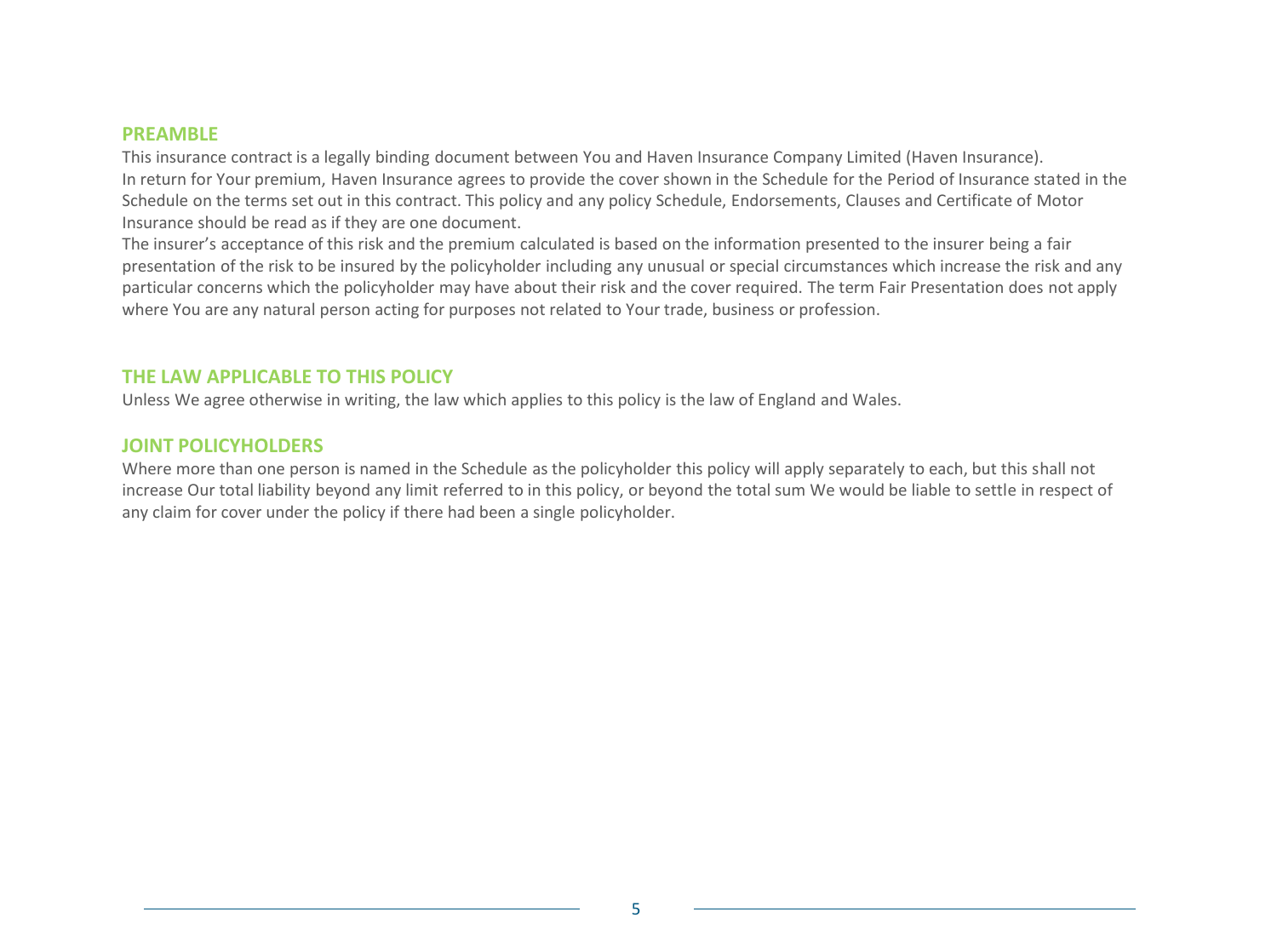### **Section A - Definitions**

Whenever they appear in this policy wording the following words carry the same meaning whether or not they commence with a capital letter.

#### **Accessories**

Audio, visual or electronic equipment, permanently fitted to Your Vehicle by the manufacturer.

#### **Appointed Claims Handlers**

The claims handling companies engaged by Us to manage Your claims.

#### **Beyond Economic Repair**

Your Vehicle will be considered to be Beyond Economic Repair if We conclude that the extent of any damage to Your Vehicle makes it uneconomical or unsafe to repair.

#### **Certificate of Motor Insurance**

The Certificate of Motor Insurance shows the vehicle insured, who is eligible to drive the vehicle under this insurance, what the vehicle may be used for and the Period of Insurance covered.

#### **Computer System**

Any computer, hardware, software, communications system, electronic device (including, but not limited to, smart phone, laptop, tablet, wearable device), server, cloud or microcontroller including any similar system or any configuration of the aforementioned and including any associated input, output, data storage device, networking equipment or back up facility.

#### **"Cooling-Off Period"**

14 days from the date cover commences or the date You receive the Certificate Of Motor Insurance, whichever is later. This term only applies where You are any natural person acting for purposes not related to Your trade, business or profession.

#### **Cyber Act**

An unauthorised, malicious or criminal act or series of related unauthorised, malicious or criminal acts, regardless of time and place, or the threat or hoax thereof involving access to, processing of, use of or operation of any Computer System.

#### **Cyber Incident**

Any error or omission or series of related errors or omissions involving access to, processing of, use of or operation of any Computer System; or any partial or total unavailability or failure or series of related partial or total unavailability or failures to access, process, use or operate any Computer System.

#### **Cyber Loss**

Any loss, damage, liability, claim, cost or expense of whatsoever nature directly or indirectly caused by, contributed to by, resulting from, arising out of or in connection with any Cyber Act or Cyber Incident including, but not limited to, any action taken in controlling, preventing, suppressing or remediating any Cyber Act or Cyber Incident.

#### **Data**

Information, facts, concepts, code, or any other information of any kind that is recorded or transmitted in a form to be used, accessed, processed, transmitted, or stored by a Computer System.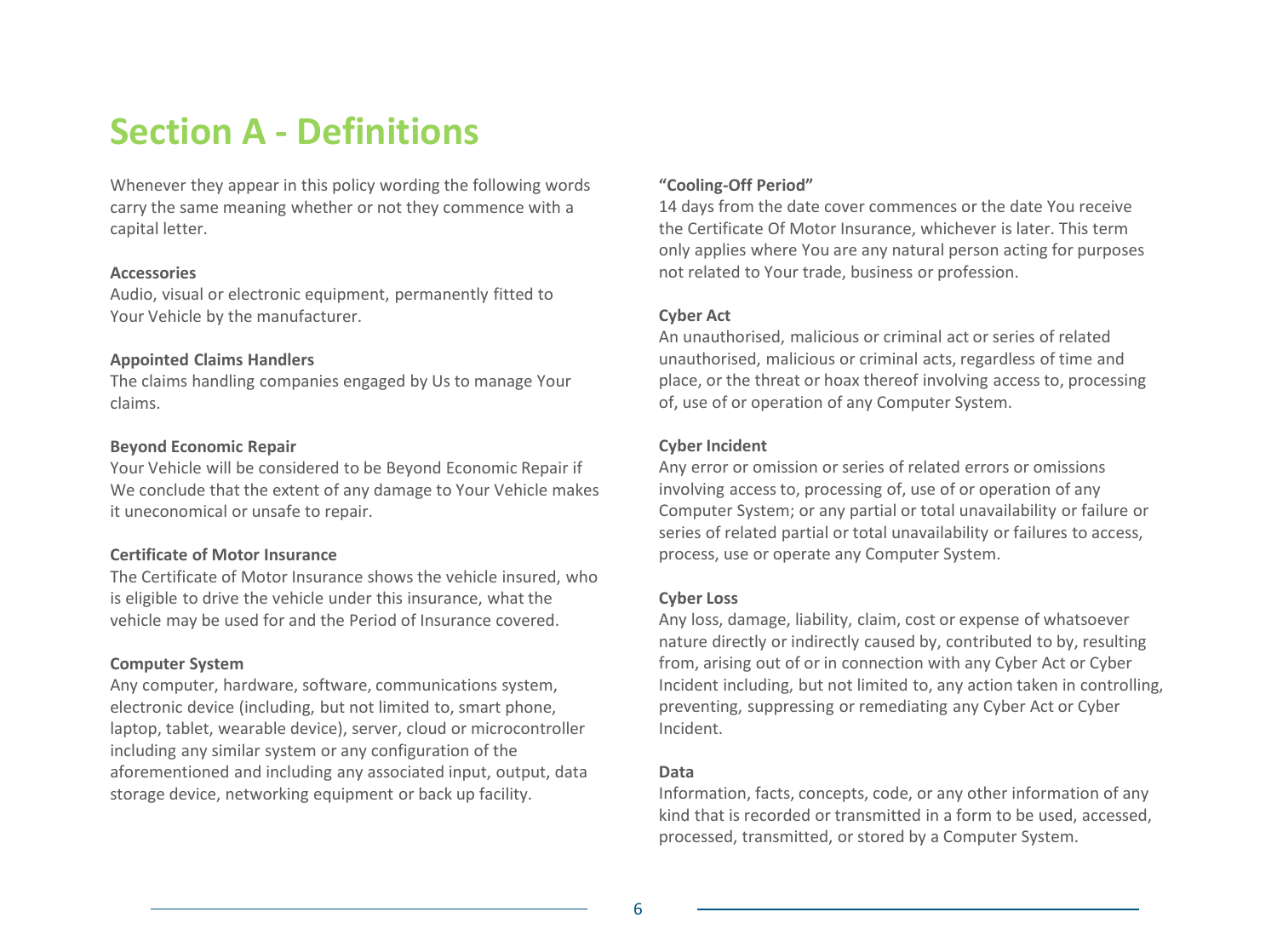#### **Data Protection Legislation**

Means (i) unless and until the General Data Protection Regulation ("GDPR") is no longer directly applicable in the UK, the General Data Protection Regulation ((EU) 2016/679) and any national implementing laws, regulations and secondary legislation, as amended or updated from time to time, in the UK and then (ii) any successor legislation to the GDPR or the Data Protection Act 2018.

#### **Driver Specific Excess**

The amount or amounts shown in the Schedule for each driver named under this policy which You or any person insured have to pay towards any claim for loss, damage or liability when Your Vehicle is in the custody or control of a driver named under this policy.

#### **Endorsement**

An amendment to Your Insurance identified in the Schedule.

#### **Excess**

The amount or amounts shown in the Schedule which You have to pay towards any claim, including but not limited to a Driver Specific Excess, Late Reporting Excess or Windscreen Excess.

#### **Fair Presentation**

You are required to make a fair presentation of the risk to insurers which discloses every material circumstance which You know or ought to know relating to the risk to be insured. A circumstance is material if it would influence the judgment of a prudent insurer in determining whether to provide insurance for the risk and, if so, on what terms. You must ensure that You have carried out reasonable searches to obtain all relevant information about the risk. This term does not apply where You are any natural person acting for purposes not related to Your trade, business or profession.

#### **Haulage**

Carrying or transporting goods for reward.

#### **Hazardous Loads**

Those goods or substances referred to in any legislation and related regulations governing the carriage of dangerous goods by road, including provisions relating to classification, packing and labelling, as may be of application from time to time in the United Kingdom.

#### **Hire**

Driving Your Vehicle for reward but not Haulage.

#### **Late Reporting Excess**

The amount shown in the Schedule which You or any person insured has to pay towards a claim if loss or damage occurs or liability arises and You do not notify Us in accordance with the claims notification provisions set out in Section J – Claims notification and cooperation, but We agree to provide cover in any event.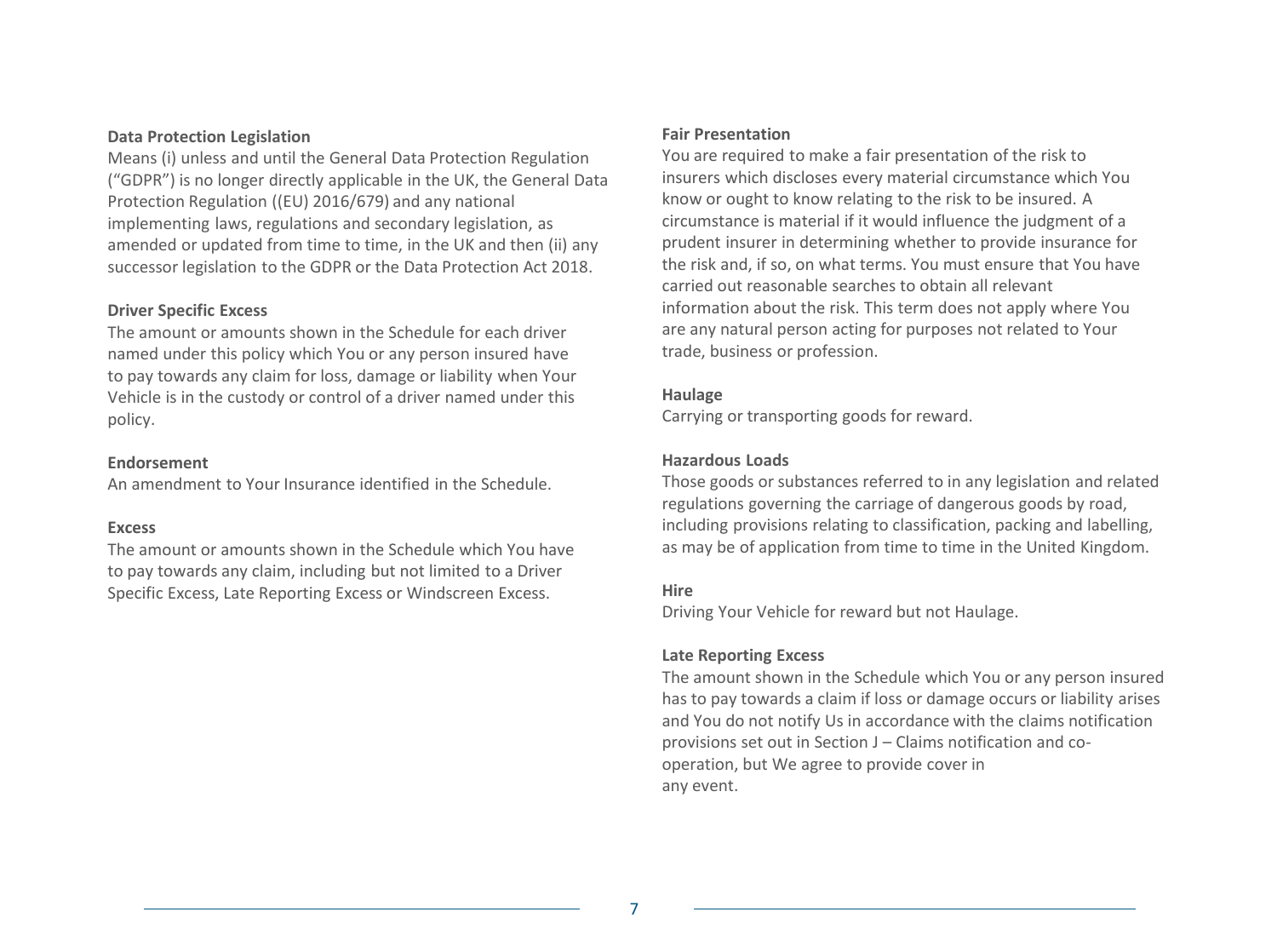#### **Limit(s) of Coverage**

The value shown in the Schedule.

#### **Market Value**

The cost of replacing Your Vehicle with one of similar make, model and specification, taking into account the age, mileage and condition of Your Vehicle. To determine the Market Value, we will typically request the advice of an engineer and refer to guides and any other relevant sources.

#### **No Claims Discount**

The amount by which Your premium is reduced to reflect the lack of claims under the policy.

#### **Non Fault Accident**

Any accident or incident where We have decided that liability rests entirely with an identifiable third party with valid motor insurance cover at the time of the accident or incident.

#### **Period of Insurance**

The period of time covered by this insurance as shown in the Schedule.

#### **Personal Belongings**

Items owned by You excluding:

- 1. Money (including credit cards, cash cards, debit cards and cheque cards), stamps, tickets, documents or securities,
- 2. Jewellery or furs,
- 3. Tools, goods or samples connected with Your work,
- 4. Property insured by any other contract,
- 5. Accessories and other in-vehicle entertainment systems, communication equipment or navigational equipment,
- 6. Any item carried inside a Trailer.

#### **Road Traffic Acts**

Any Acts, laws or regulations which govern the driving or use of any motor vehicle in Great Britain, Northern Ireland, the Isle of Man, the Island of Guernsey, the Island of Jersey and the Island of Alderney.

#### **Schedule**

The document which gives details of Your cover.

#### **Split Liability**

Where liability for an accident or incident is shared between 2 or more parties in the event of a claim, resulting in proportionate settlement being made by each party.

#### **Supervised Driver**

A driver named under this policy holding a provisional driving licence.

#### **Territorial Limits**

Great Britain, Northern Ireland, the Isle of Man, the Island of Guernsey, the Island of Jersey and the Island of Alderney.

#### **Terrorism**

Any act deemed by the United Kingdom government to be an act of terrorism following the interpretation set out in part 1 of the Terrorism Act 2000.

#### **Trailer**

A Trailer designed for the purpose of being towed by a vehicle and including a caravan or broken-down vehicle (as permitted by law).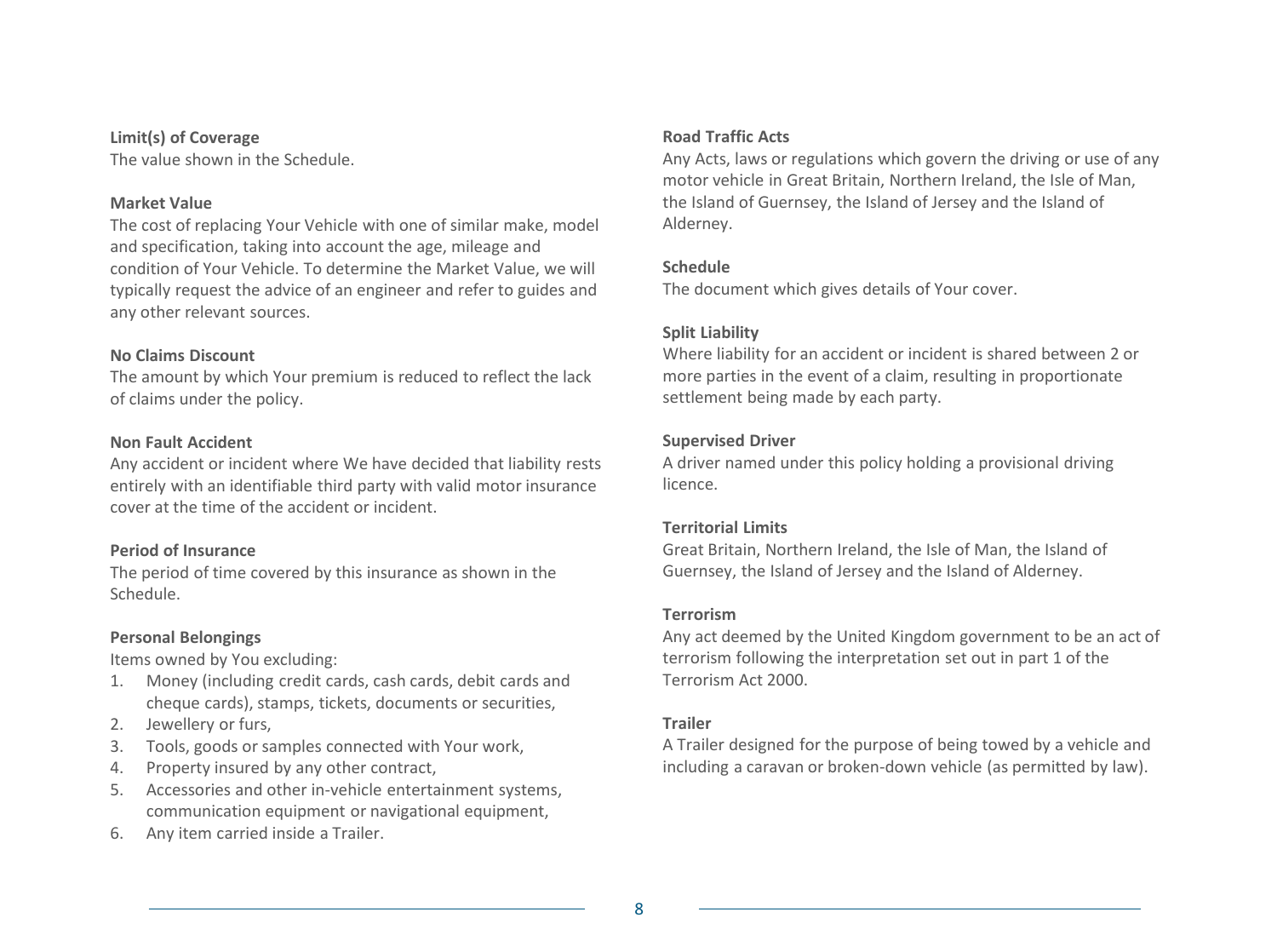#### **We or Us or Our**

Haven Insurance Company Limited.

#### **Windscreen Excess**

The amount or amounts shown in the Schedule which You or any person insured has to pay towards any claim under Section B5.

#### **You or Your**

The policyholder or policyholders named in the Schedule.

#### **Your Broker**

The intermediary through whom You take out this insurance.

#### **Your Vehicle**

The vehicle identified in Your policy Schedule or any Courtesy Vehicle arranged by Us whilst Your Vehicle is being repaired after You have claimed under this policy so long as that vehicle is normally based in the UK.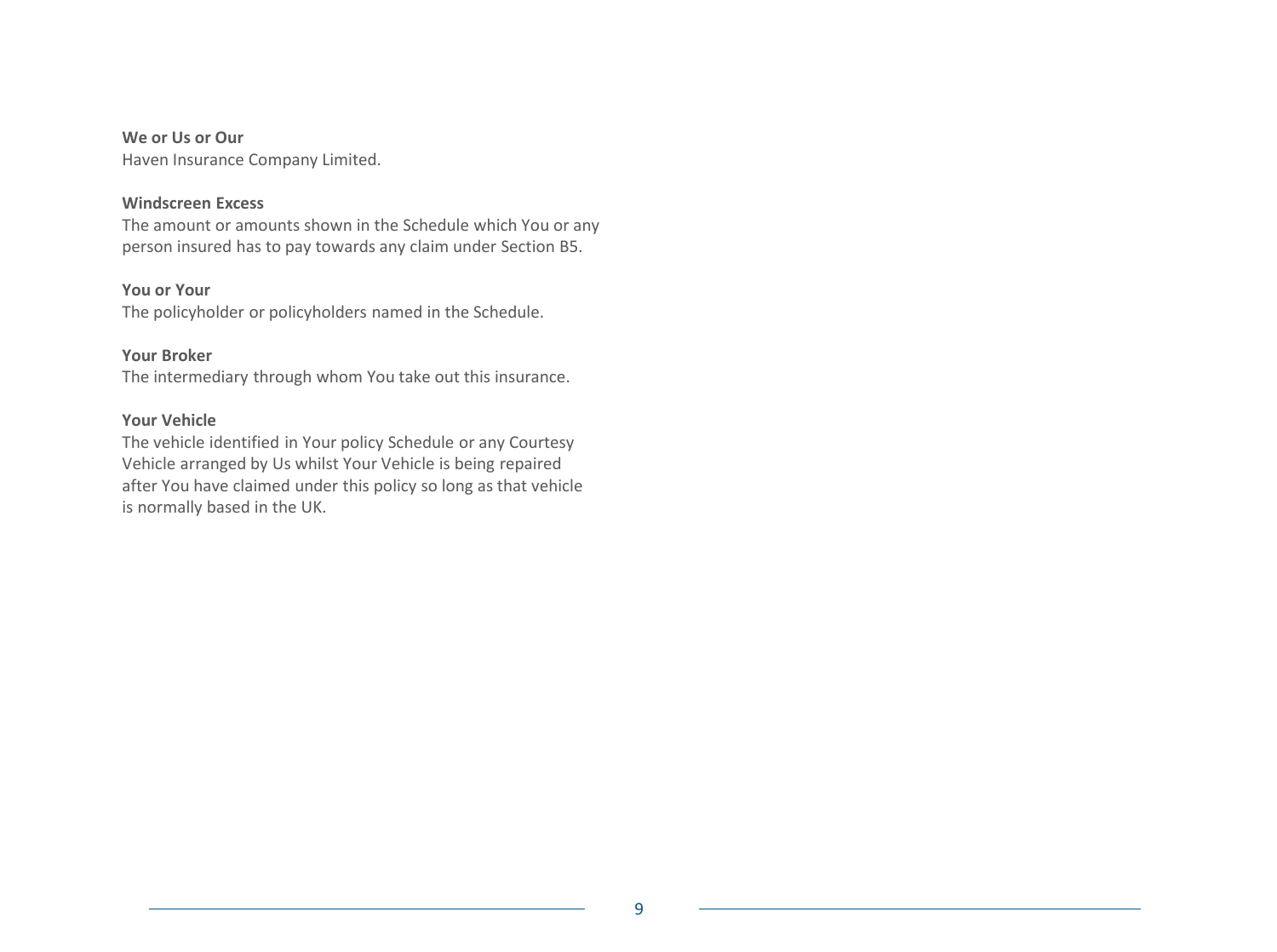### **Section B - Loss of or damage to your vehicle**

#### **B1 LOSS OF OR DAMAGE TO YOUR VEHICLE CAUSED BY FIRE OR THEFT**

#### **What is covered?**

We will cover You in respect of loss of or damage to Your Vehicle which occurs during the Period of Insurance caused by fire, lightning, explosion, theft, attempted theft up to the Limit of Coverage specified in the Schedule and subject to the applicable Excess(es).

#### **B2 LOSS OF OR DAMAGE TO YOUR VEHICLE OTHER THAN BY FIRE OR THEFT (COMPREHENSIVE POLICIES ONLY)**

#### **What is covered?**

We will cover You in respect of loss of or damage to Your Vehicle which occurs during the Period of Insurance caused by accidental or malicious means up to the Limit of Coverage specified in the Schedule and subject to the applicable Excess(es).

#### **Provisions applicable to B1 and B2**

- 1. If Your Vehicle is damaged, at Our option We will:
	- a) Repair the damage to Your Vehicle; or
	- b) Settle the claim by monetary payment; or
	- c) Provide You with a replacement Vehicle.
- 2. We will reduce any monetary payment made to take into account wear, tear and loss of value when We settle claims.
- 3. We will only repair or replace Your Vehicle under sections B1 and B2 if the Excess has been paid.
- 4. Where We agree to settle the claim by a monetary payment instead of repairing or replacing Your Vehicle, We will only make a payment where:
	- a) The Excess has been paid; or
	- b) We reduce the amount of the payment by the amount of the total Excess(es).
- 5. If Your Vehicle cannot be driven as a result of damage insured by this insurance, We will
	- a) Take You and Your passengers to the approved repairer, nearest local amenity, or safe place within 10 miles of the incident location; and
	- b) Cover up to a maximum of £100 for any one claim to travel home or to Your original destination.
- 6. If Your Vehicle cannot be driven as a result of damage insured by this insurance, We will arrange to move the Vehicle so that it can be repaired, returning it after repair to Your address as set out in the Schedule. We will not be responsible for any costs arising from damage caused when moving Your Vehicle from or to Your address and / or to a place where it can be repaired.
- 7. All repairs carried out by Our approved repairers are guaranteed for 5 years from the date the repairs are completed, as long as You own the vehicle. Any parts used during the repair are covered under the manufacturer's guarantee. In the unlikely event the repairs are considered unsatisfactory, the approved repairer will have the option to rectify their work. Should the repairs still be considered unsatisfactory, You may use another repairer providing We agree for the work to be carried out. If You do not wish to use Our approved repairers an additional Excess will apply, which will be confirmed on Your Policy Schedule. We will be unable to provide You with a Courtesy Vehicle. You will need to give Us an estimate from Your preferred repairer.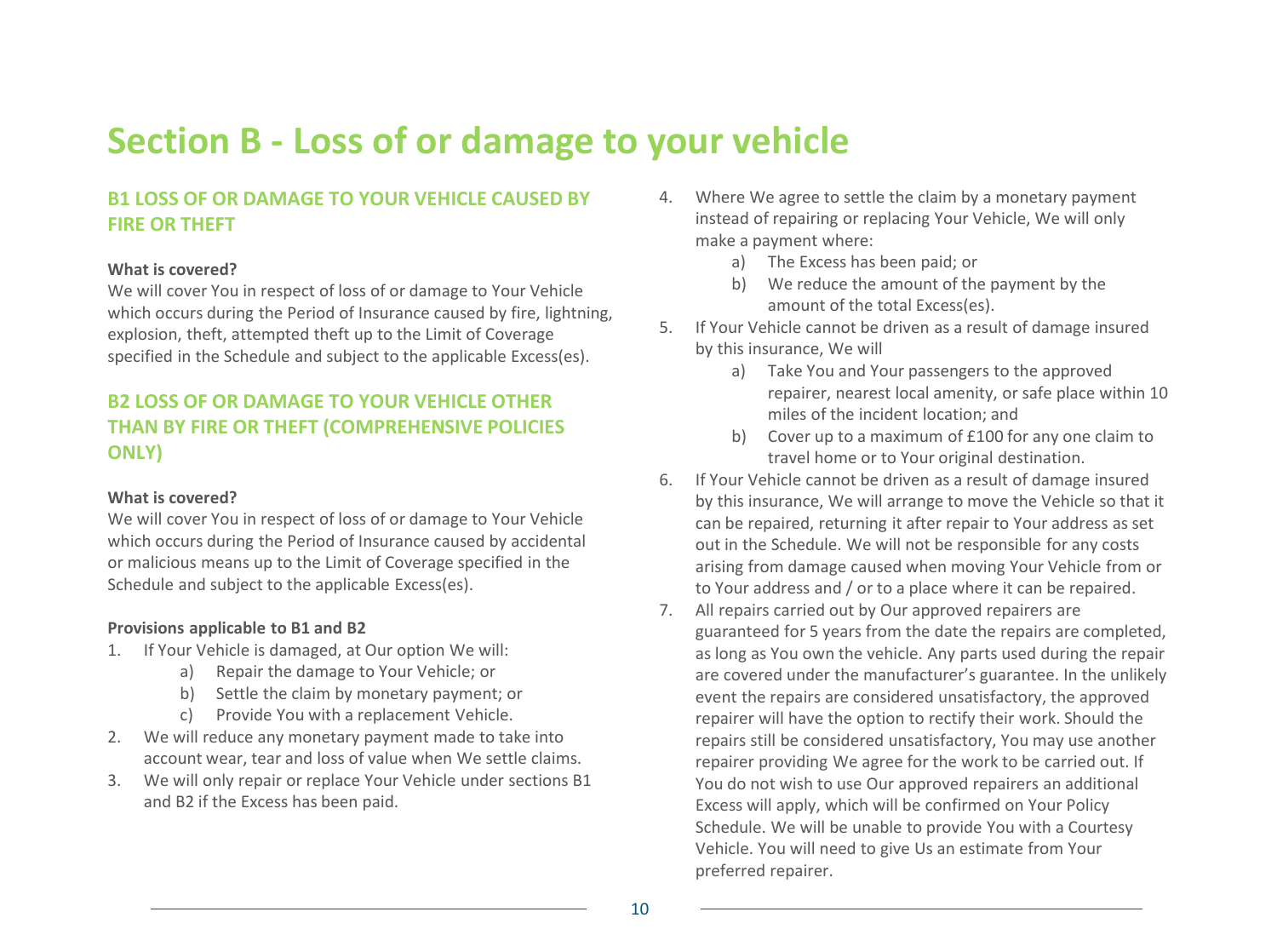If We think the estimate is unreasonable, We can:

- a) arrange for Your Vehicle to be moved to Our approved repairer, or
- b) ask You to give an estimate from another repairer.
- 8. At Your request, We can sub-contract the repair work that We are to carry out to a repairer of Your choice, but this may lead to delays in arranging the repairs. We do not provide a courtesy vehicle if You request that We sub-contract the repair work that We are to carry out to a repairer of Your choice, even if the courtesy vehicle option is shown in Your Schedule.
- 9. If We consider Your Vehicle is Beyond Economic Repair as a result of an accident or incident covered by this insurance, subject to clause 11 below We will provide the owner of Your Vehicle with settlement of its Market Value up to the Limit of Coverage after deducting the Excess. You should be aware that We are entitled to provide settlement up to the Limit of Coverage after deducting the applicable Excess(es) in full and final settlement of Your claim for damage to Your Vehicle, even if that value is under-stated. Our obligation to repair Your Vehicle shall be limited to the cost calculated by applying the proportion that the value of the repair service that We are to provide bears to the Market Value of Your Vehicle up to the Limit of Coverage less the applicable Excess(es).
- 10. If Your Vehicle is stolen and not recovered, subject to clause 11 below We will provide the owner of Your Vehicle with settlement of its Market Value at the date it was stolen subject to the Limit of Coverage shown in the Schedule after deducting the Excess.
- 11. If You have bought Your Vehicle under a finance, hire purchase or leasing agreement or Your Vehicle is wholly or partly electronically powered and the batteries are leased, and a settlement is due to be made by Us under this policy, and We decide to make a monetary payment either to repair the loss or damage, because Your Vehicle is Beyond Economic Repair, or because Your Vehicle is stolen and not recovered, then any settlement made will be used to discharge sums owed to the hire purchase company or leasing company, bank or other lenders first, less the applicable Excess(es). If the settlement amount under the agreement is less than the sum due under the policy, We will settle the difference with You.
- 12. If We make settlement of the Market Value of Your Vehicle or the Limit of Coverage in settlement of a claim under sections B1 and / or B2:
	- a) You must send Us the Vehicle Registration Document and any current test certificate.
	- b) Your Vehicle will become Our property.
	- c) Unless We agree to let this insurance continue on a replacement vehicle, this insurance will end on the date You accept settlement.
	- d) We will deduct any outstanding premiums from any settlement due.

#### **Your Excess**

13. If Your Vehicle is lost, stolen or damaged You are responsible for paying the applicable Excess shown in the Schedule no matter how the loss or damage happened.

#### **Driver Specific Excess**

14. Unless the loss or damage is caused by fire or theft, You will also be required to pay the Driver Specific Excess of the driver last in the custody or control of Your Vehicle and named in the Schedule. Driver Specific Excess is specified for each driver in the Schedule.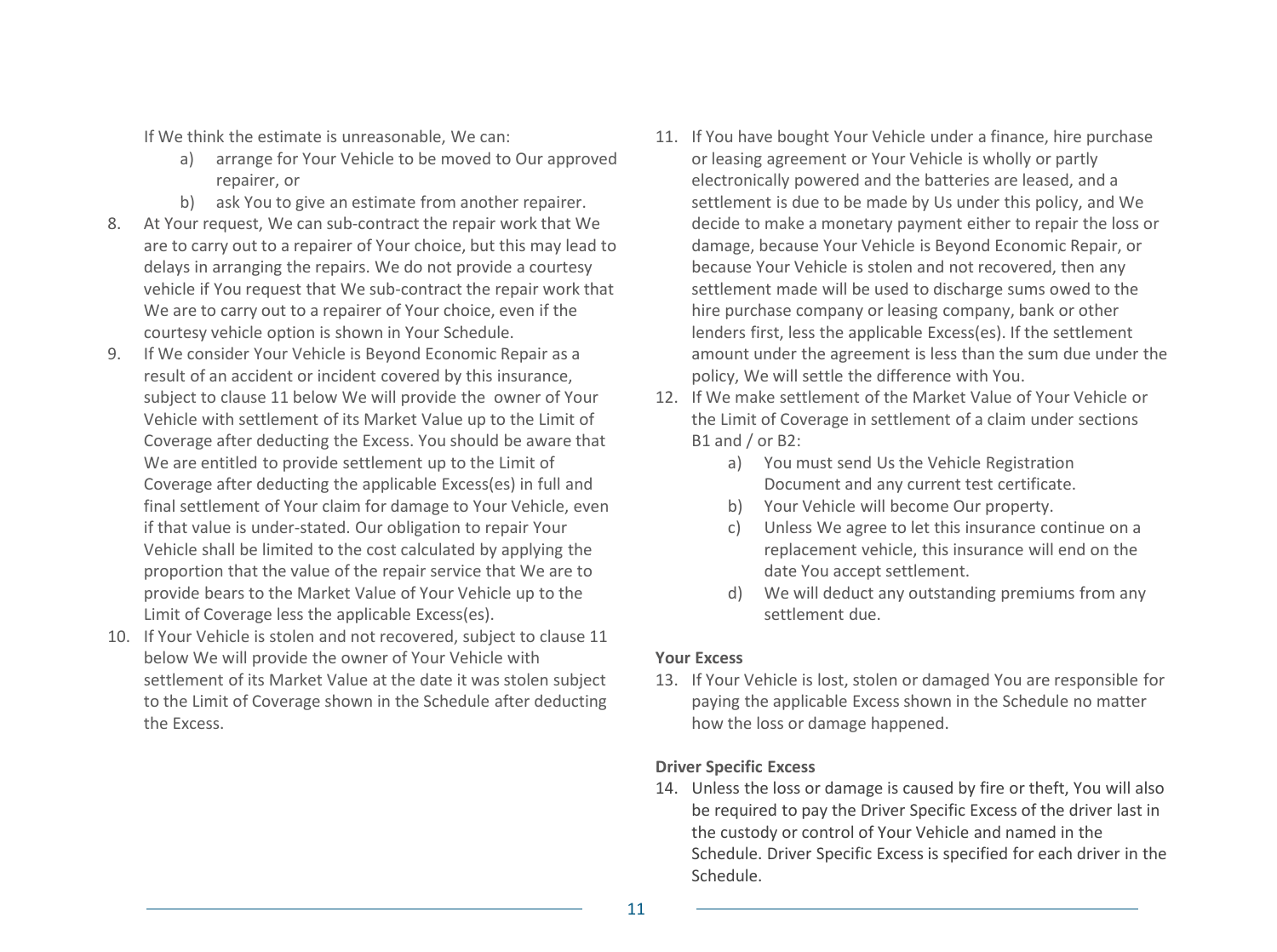#### **B3 NEW VEHICLE REPLACEMENT (COMPREHENSIVE POLICIES ONLY)**

- 1. If Your Vehicle is less than 6 months old and it is:
	- a) stolen and unrecovered; or
	- b) damaged and the cost of repair is more than 59% of the current UK list price (including VAT),

We will replace Your Vehicle with one of the same model and specification subject to the applicable Excess(es), provided that

- a) You are the first and current registered keeper,
- b) the original purchase invoice is available,
- c) Your Vehicle was originally purchased within the Territorial Limits,
- d) it was purchased under an agreement where ownership was passed to You, and
- e) anyone with a financial interest agrees to settle the claim in this way.
- 2. If You do not want Us to replace Your Vehicle, or a vehicle of the same model and specification is not available from UK stock, the most We will pay is the Market Value. After Your claim is settled the lost or damaged vehicle becomes Our property.
- 3. We will also provide cover if You are the second registered keeper of Your Vehicle, providing it was first registered to the dealership where it was bought and had covered less than 50 miles. We will only replace Your Vehicle with another preregistered vehicle of the same model and specification. If a suitable replacement is not available from UK stock, the most We will pay is the Market Value.

#### **B4 ACCESSORIES**

- 1. If Accessories (as defined by this insurance) are damaged or stolen from Your Vehicle, subject to the Excess We will repair or replace up to a maximum of £1,000 in total.
- 2. At our discretion, in some circumstances We may decide to settle the claim by making a monetary payment instead of repairing or replacing the Accessories.
- 3. Where We take the option of making a monetary payment instead of repairing or replacing the Accessories, We will reduce the settlement to take into account wear, tear and loss of value when We settle claims for Accessories.

#### **B5 WINDSCREEN AND WINDOW COVER**

- 1. If the Schedule includes windscreen and window cover, We will replace or repair damage to Your Vehicle's windscreen or windows (excluding sunroofs and panoramic roofs). You will be responsible for the Windscreen Excess as specified in the Schedule.
- 2. At Your request, We can sub-contract the repair work that We are to carry out to a repairer of Your choice, however a limit to the value of the repair work that We will carry out will be applicable, as stated in the Schedule.
- 3. We will cover the recalibration of Your Vehicle's ADAS (Advanced Driver Assistance System) as a result of any repairs. If any parts are no longer available, We will cover the cost shown in the manufacturer's latest price guide together with reasonable fitting costs. A £250 limit will apply should You wish Us to sub-contract the recalibration work to a subcontractor of Your choice.
- 4. Any claim relating to Your Vehicle's windscreen or windows will not affect Your No Claims Discount.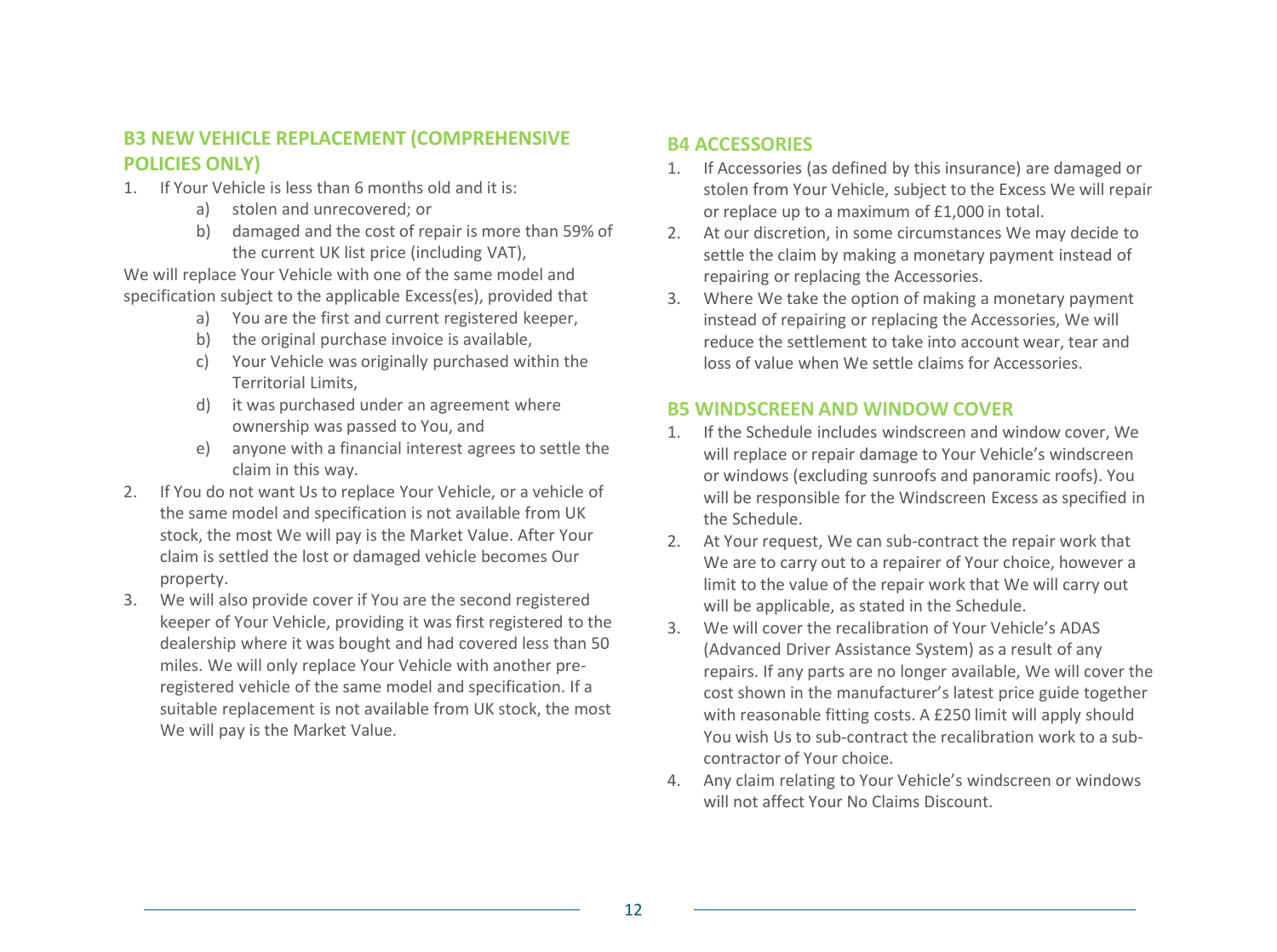5. If We consider Your Vehicle is Beyond Economic Repair as a result of an accident or incident covered by this insurance, subject to Section B - Provisions applicable to B1 and B2 clause 11, We will provide the owner of Your Vehicle with settlement of its Market Value up to the Limit of Coverage after deducting the Windscreen Excess. You should be aware that We are entitled to provide settlement up to the Limit of Coverage after deducting the applicable Excess(es) in full and final settlement of Your claim for damage to Your Vehicle's windscreen or windows, even if that value is under-stated. Our obligation to repair Your Vehicle's windscreen or windows shall be limited to the cost calculated by applying the proportion that the value of the repair service that We are to provide bears to the Market Value of Your Vehicle up to the Limit of Coverage less the applicable Excess(es).

#### **B6 PERSONAL BELONGINGS**

- 1. If You have comprehensive cover, We will cover the loss of or damage to Your Personal Belongings caused by accident, fire, theft or attempted theft whilst they are in Your Vehicle up to a maximum of £250 for any one incident. For the avoidance of doubt, this Section does not cover Personal Belongings belonging to anybody but You.
- 2. If You have third party fire and theft cover, We will cover loss of or damage to Your Personal Belongings caused by fire, theft or attempted theft whilst they are in Your Vehicle up to a maximum of £250 for any one incident.
- 3. Cover will not be provided in respect of the theft of any property which is in an open or convertible vehicle unless it is kept in a locked luggage compartment.
- 4. We are entitled to reduce settlement to take into account wear and tear when We settle claims.
- 5. Any claim for Your Personal Belongings is subject to the Excess.

#### **What is not covered?**

#### **See also Section L - General Exclusions** Section B does not cover:

- 1. In respect of each and every claim, the applicable Excess(es) as shown in the Schedule including, or together with, any Driver Specific Excess, any Late Reporting Excess and any Windscreen Excess.
- 2. Except as provided by Sections B4 and B6, loss of or damage to any Accessories or property other than Your Vehicle. For the avoidance of doubt there is no cover for communication equipment, navigation systems, audio visual equipment, radio equipment, trade goods or samples.
- 3. Damage or loss to Your Vehicle, spare parts, Accessories or Personal Belongings by theft, attempted theft or unauthorised use when:
	- a) Your Vehicle (including its boot and bonnet) is unlocked; or
	- b) Your Vehicle's windows, sun roof or convertible roof are left open; or
	- c) The keys (or other form of vehicle entry device) have been left in Your Vehicle; or
	- d) There are no signs of forced or violent entry; or
	- e) You have not taken other reasonable precautions to protect Your Vehicle.
- 4. The cost of replacement locks, keys or electronic systems as a result of damage to or loss or theft of Your Vehicle's keys.
- 5. Damage to Your Vehicle's sunroof or panoramic roof panels whether glass or plastic.
- 6. Wear and tear, including rust and corrosion.
- 7. Loss or damage caused by driving Your Vehicle through deep water or over rough terrain.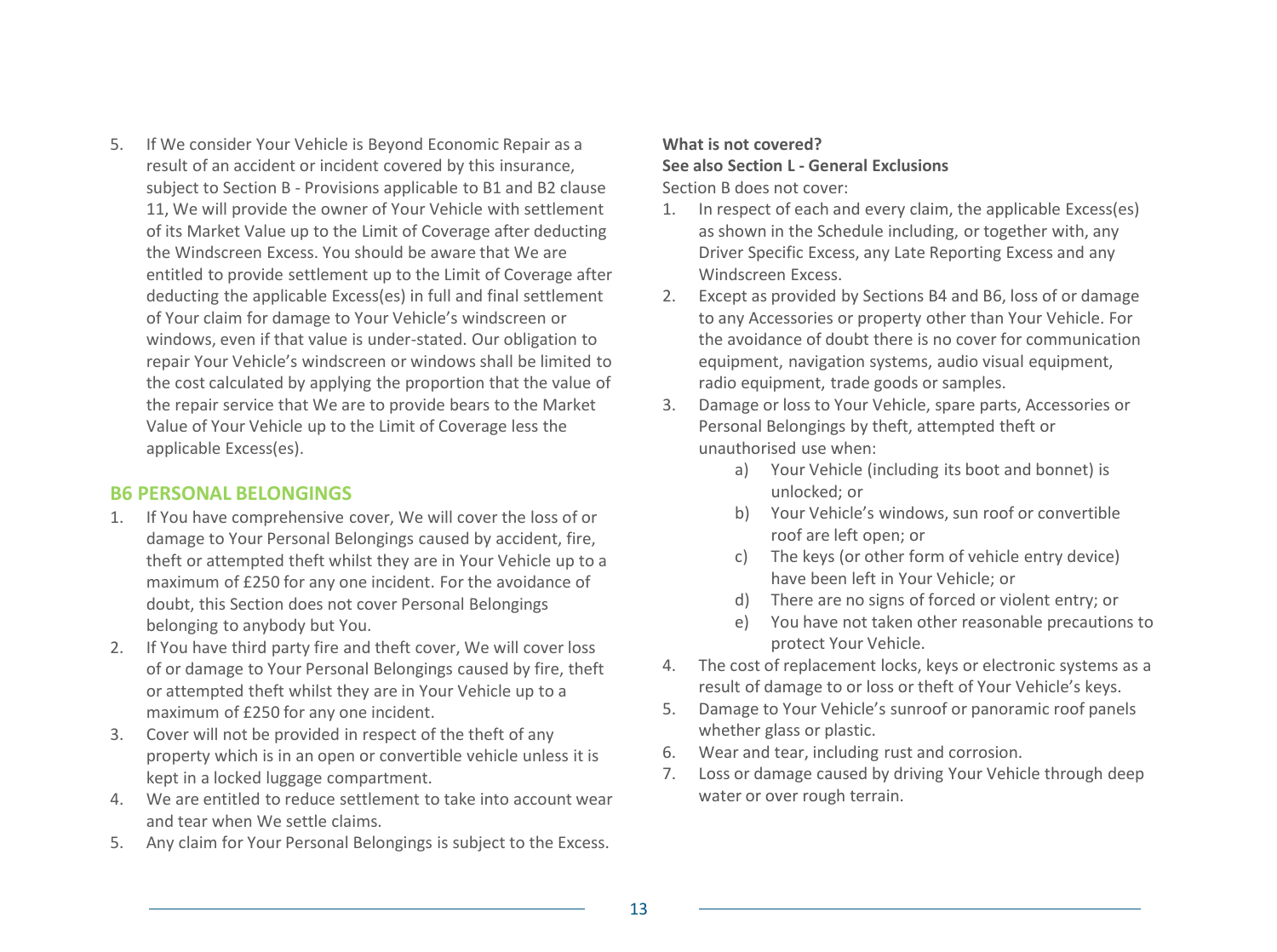- 8. Repairs or replacements which improve Your Vehicle or Accessories beyond their condition before the loss or damage occurred. If it is necessary to make improvements to Your Vehicle or Accessories by repair or replacement, You will be required to make a contribution to the cost of repair or replacement.
- 9. Loss of or damage to Your Vehicle as a result of mechanical, electrical, electronic, computer or software breakdowns, failures, faults or breakages.
- 10. Loss of or damage to a Trailer or goods inside or attached to a Trailer.
- 11. Damage to tyres unless caused by an accident which is covered by this insurance.
- 12. Damage due to liquid freezing in Your Vehicle's cooling system unless You have taken reasonable precautions and followed the maintenance instructions, as provided by Your Vehicle manufacturer.
- 13. Damage or loss due to use of the wrong fuel or lubricants, or contaminated fuel.
- 14. Loss of value, whether or not that results from damage covered by this policy.
- 15. The cost of alternative transport (including hire vehicle costs) or compensation for You being unable to use Your Vehicle or any consequential losses (including loss of profits or hire charges) incurred by You or anyone insured under this policy.
- 16. The extra cost of obtaining replacement parts which are not readily available in the UK. This includes increased repair and replacement part costs due to non-availability and / or waiting time and any additional storage costs.
- 17. Any amount more than the last known list price of any part or Accessory no longer available.
- 18. Loss or damage caused by any person who obtained Access to Your Vehicle by fraud or deception.
- 19. Loss of or damage to Your Vehicle if, at the time of the incident, it was in the control of a person with Your permission who is not covered by this policy.
- 20. Loss of or damage to Your Vehicle as a result of it being taken or driven by a person who is not insured to drive it by this policy but is a member of Your family or household, or any other person known to You, unless You can prove they intended permanently to deprive You of Your Vehicle.
- 21. Loss of or damage to Your Vehicle when it is being used for any criminal purpose excluding for minor driving offences.
- 22. Loss of or damage to Your Vehicle whilst the driver is under the influence of, or is affected by the use or consumption of:
	- a) Alcohol,
	- b) Illegal drugs, or
	- c) Medication (prescribed or otherwise, where the driver has been advised or instructed not to drive whilst taking that medication, including but not limited to instruction/guidance provided in information leaflets accompanying medication).
- 23. Anybody who can claim for the same loss under any other insurance policy.
- 24. Death of or injury to the driver or person in charge of Your Vehicle.
- 25. Death of or injury to any passenger travelling in the course of their work (except as required by the Road Traffic Acts.)
- 26. Any claim arising as a result of an act of Terrorism or attempts to avoid Terrorism other than as required by the Road Traffic Acts.
- 27. Loss of or damage resulting from Your Vehicle being repossessed and returning it to its rightful owner.
- 28. Loss or damage caused by any government, public or local authority confiscating or destroying Your Vehicle.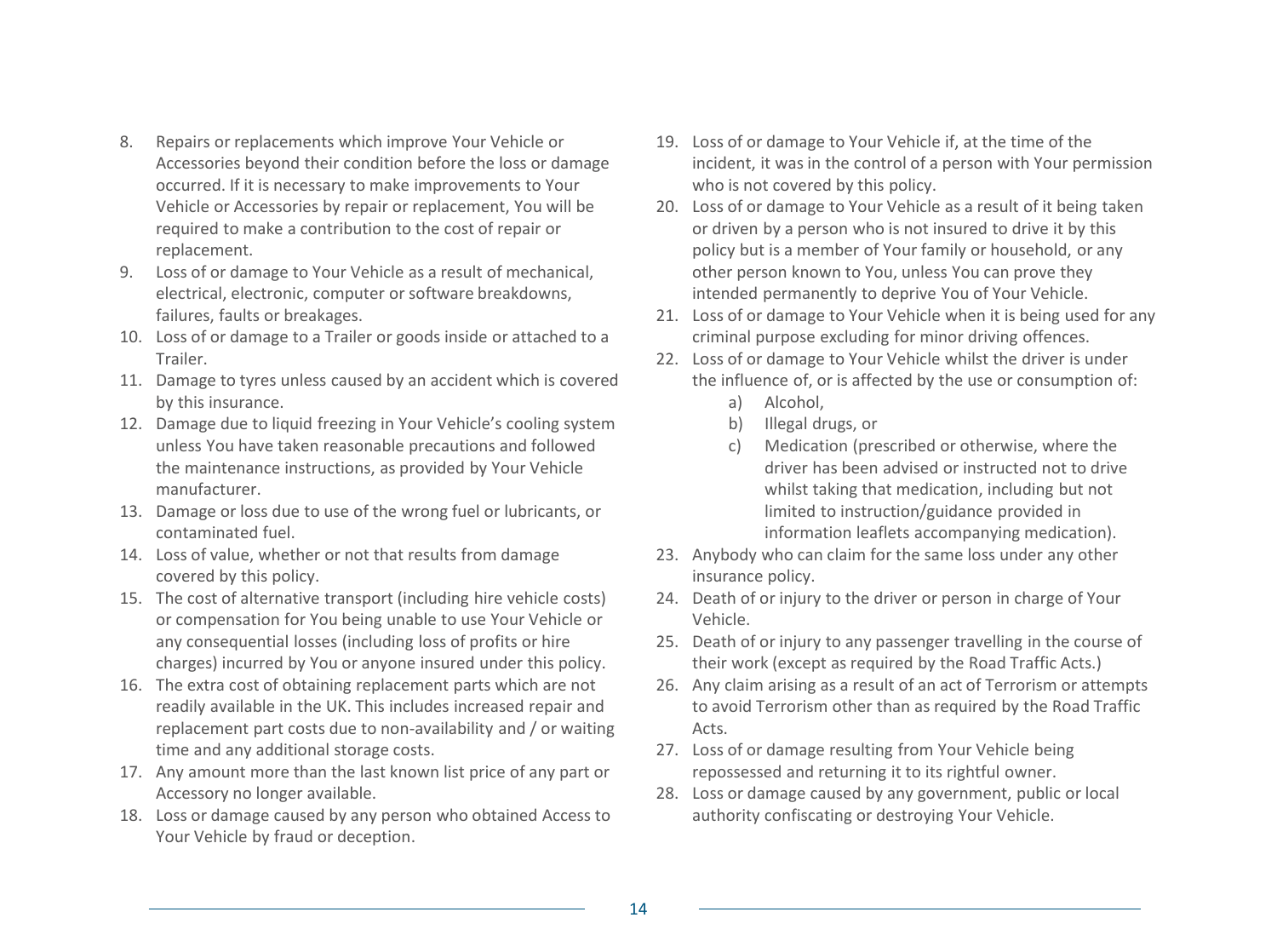- 29. Loss of or damage to any vehicle You are driving or using which is not Your Vehicle.
- 30. Loss of or damage to Your Vehicle whilst it is on Hire unless either:
	- a) The Schedule permits Hire; or
	- b) This relates to a vehicle-sharing agreement which accords with Section G – Vehicle sharing of this policy.
- 31. Damage or loss to Your Vehicle when Your Vehicle is carrying or transporting goods for money, unless You have requested this cover and this is shown in Your Certificate of Motor Insurance under Limitations as to use.
- 32. Loss of or damage to the contents of or load being carried on Your Vehicle.
- 33. Loss of or damage to Your Vehicle caused by or arising out of the tipping operation of Your Vehicle.
- 34. Value Added Tax (VAT) on any costs we agree to cover on your behalf if you are VAT registered and entitled to recover VAT.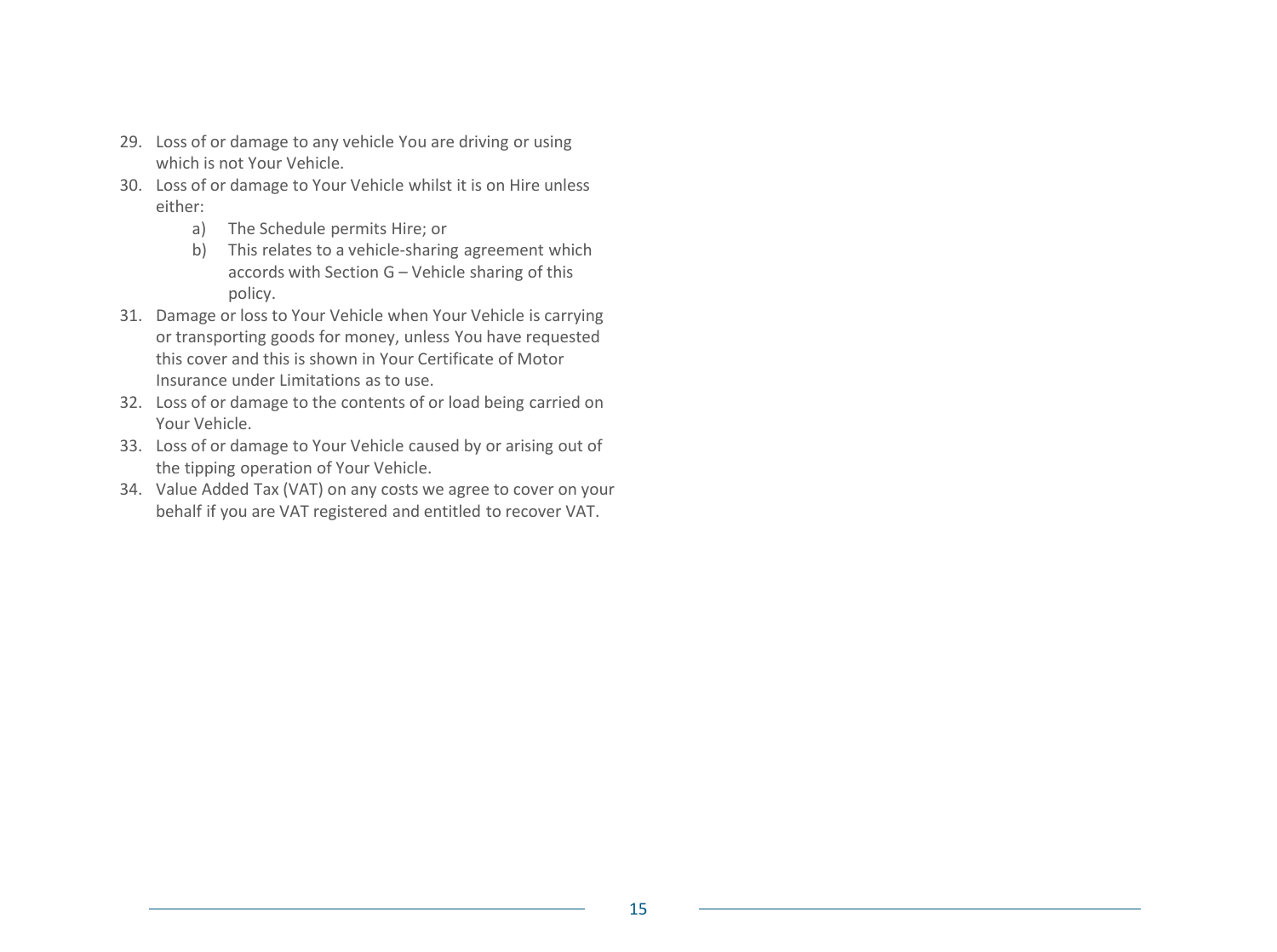### **Section C - Claims by third parties**

#### **What is covered?**

- 1. We will cover persons listed in Section C clause 3 for legal liability caused by or arising out of the use of Your Vehicle or any Trailer attached to, and / or being towed by Your Vehicle:
	- a) Causing bodily injury or death to a third party (including a passenger); or
	- b) Damage to a third party's property up to a maximum of £20 million for each claim or series of claims arising from one accident or occurrence which is caused during the Period of Insurance.
- 2. We will cover any emergency treatment fees as required by the Road Traffic Acts.
- 3. We will cover the following people in respect of the cover provided in Section C clause 1 and 2:
	- a) You, when driving, travelling as a passenger in or getting into, or out of, Your Vehicle.
	- b) Any person driving Your Vehicle with Your permission who is named in the Certificate of Motor Insurance and insured by this policy.
	- c) Any passenger travelling in, or getting into or out of, Your Vehicle.
	- d) Any person using (but not driving) Your Vehicle with Your permission for social, domestic or pleasure purposes.
	- e) The legal personal representative(s) of any deceased person identified in Sections C, clause 3 a) to d).

#### **Conditions applicable to Section C**

- 1. You must notify Us of any police interview, coroner's inquest, fatal accident enquiry or other court proceedings following an accident covered by Section C. We may decide to arrange legal representation. We are entitled to appoint solicitors of Our choice. Our contribution towards legal fees will usually be limited to £2,000 but We may contribute more in exceptional circumstances subject to Our sole discretion.
- 2. We are not obliged to cover legal costs and expenses incurred without Our prior written consent. Further, We require 14 days notice of You or Your legal representatives intention to issue court proceedings on Your behalf in relation to a claim made against the other driver. Failure to provide notification could prejudice Our position, and should this result in Us incurring legal costs without Us considering the prospects of success or Our legal cost exposure, then We will seek recovery from You and / or Your legal representatives.
- 3. Where an all sections Excess or an Excess applicable to Section C is shown in the Schedule, insofar as it is permitted under the Road Traffic Acts, in respect of each and every occurrence for which a settlement is made by Us under Section C, this Excess is payable to insurers by You as a contribution to any settlement made by Us.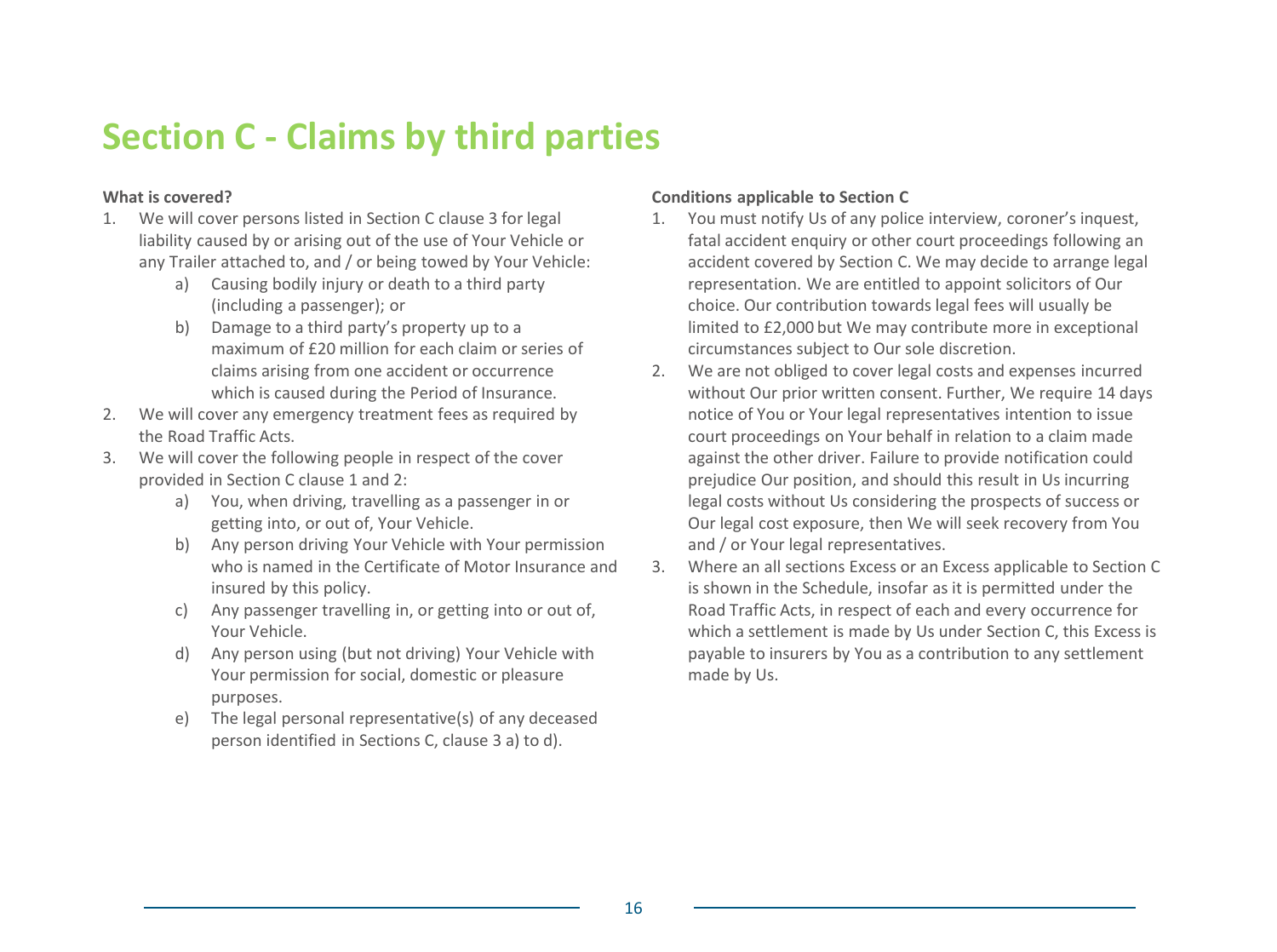#### **What is not covered**

#### **See also Section L - General Exclusions**

Section C does not cover:

- 1. Any person insured under this policy who does not keep to the terms and conditions of this insurance.
- 2. Liability covered by another insurance policy.
- 3. Loss of or damage to Your Vehicle (see Section B if You have comprehensive or third party, fire and theft cover).
- 4. Loss of or damage to property owned or in the custody or control of the person claiming cover under this section of the policy, except as stated in section B – Loss or damage to the Insured Vehicle.
- 5. Except as required by the Road Traffic Acts, loss, damage or liability to third parties which arises as a result of a passenger opening any door or aperture of Your Vehicle.
- 6. Any person who is aware the driver of Your Vehicle does not hold a valid licence to drive it for the purpose for which it is being used.
- 7. Liability for death or injury to the person driving or in charge of Your Vehicle or to any person being carried in or on, getting into or off, a Trailer.
- 8. Liability in respect of any person killed or injured when travelling in Your Vehicle in the course of their employment (except as required by Road Traffic Acts).
- 9. Except as required by the Road Traffic Acts, loss, damage or liability to third parties which arises when Your Vehicle is being driven for reward, unless You have a Vehicle-sharing agreement which accords with Section G - Vehicle sharing of this policy.
- 10. Liability for death, injury or damage resulting from Your Vehicle or machinery attached to it being used as a tool of trade.
- 11. Any claim resulting from, preparing, selling or supplying goods, food or drink on or from Your Vehicle.
- 12. Liability for any accident, injury, damage or loss caused directly or indirectly by carrying Hazardous Loads, other than to meet the requirements of the Road Traffic Acts.
- 13. In relation to Trailers:
	- a) Liability for loss or damage caused by a Trailer which is being towed for profit.
	- b) Where more than one Trailer is being towed at any one time.
	- c) Where a Trailer is not properly secured to Your Vehicle by towing equipment manufactured for the purpose.
	- d) Where a Trailer is not attached to and / or being towed by Your Vehicle when it causes damage.
- 14. Damage to any public or private highway caused by weight or spillage.
- 15. Fines penalties, punitive or exemplary damages.
- 16. Any consequence of Terrorism or steps taken to avoid Terrorism unless required by the Road Traffic Acts. Our liability under the Acts will be limited to the minimum required by the Acts.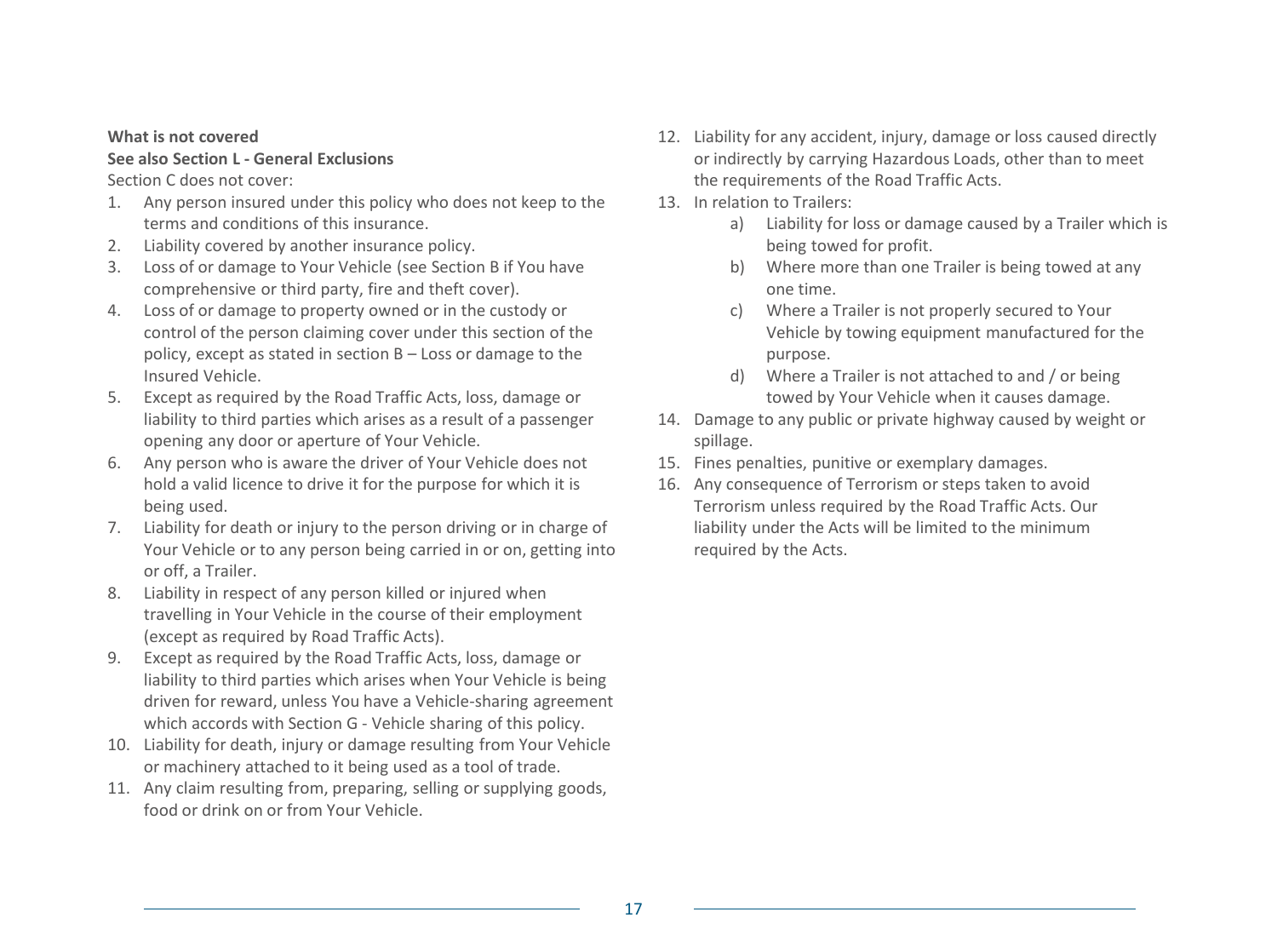### **Section D - Medical expenses**

- 1. We will provide cover for medical expenses up to £100 for each passenger of Your Vehicle injured in an accident covered by this policy unless those costs are paid under any other motor insurance policy or any other section of this policy.
- 2. If You hold comprehensive cover, We will provide cover for the insured driver's medical expenses up to £100.
- 3. The maximum We will cover in respect of medical expenses for any one accident covered by this policy is £400.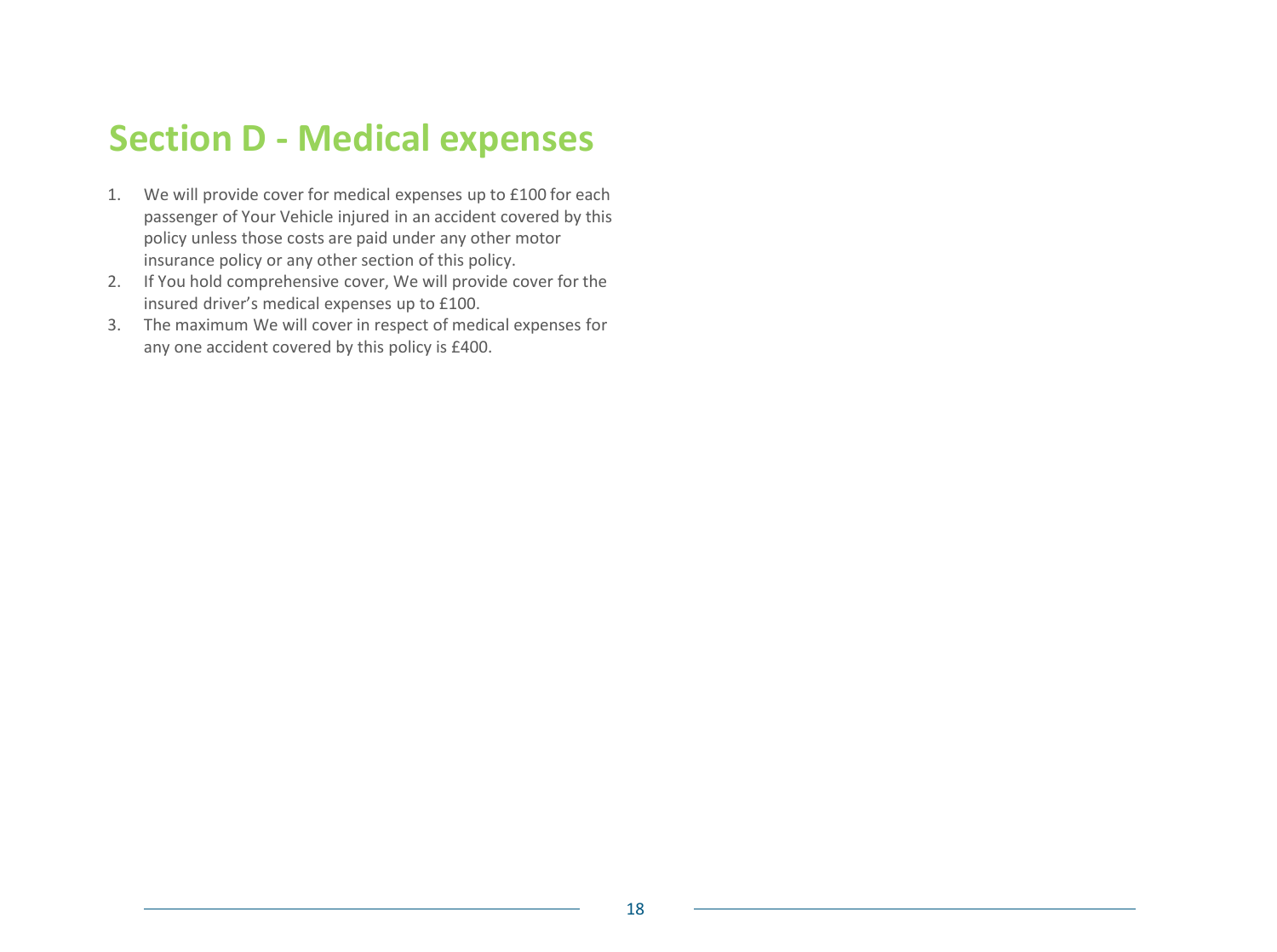### **Section E – No claims discount**

- 1. The maximum No Claims Discount We accept is 5 years.
- 2. If during the Period of Insurance no claims are assessed as being a fault or Split Liability claim, You will earn an additional 1 year of No Claims Discount.
- 3. If, during the Period of Insurance, one claim is assessed as being a fault or Split Liability claim, Your No Claims Discount will be reduced as shown in the below table. You will not earn any additional years No Claims Discount for the Period of Insurance in which the claim occurs.
- 4. If You have protected Your No Claims Discount, Your No Claims Discount will not be affected as long as no more than 1 claim is assessed as fault or Split Liability within the Period of Insurance. You will not earn any additional years No Claims Discount for that Period of Insurance. In the event that any further fault or Split Liability claims arise within the same Period of Insurance, Your No Claims Discount will be reduced as shown in the below table for each subsequent fault or Split Liability claim:

| <b>NCD</b> | NCD after each fault or split liability claim |  |
|------------|-----------------------------------------------|--|
| Oyr        | Oyr                                           |  |
| 1yr        | Oyr                                           |  |
| 2yrs       | Oyr                                           |  |
| 3yrs       | 1yr                                           |  |
| 4yrs       | 2yr                                           |  |
| 5yrs       | 3yrs                                          |  |
| 5yrs+      | 3yrs                                          |  |

We reserve the right to withhold Your No Claims Discount proof where there is an outstanding payment due.

#### **Uninsured Driver Benefit**

- 1. If You are involved in an accident with an uninsured driver and it was not Your fault, Your No Claims Discount will not be reduced, provided You can supply the make, model and registration number of the third party vehicle and the incident is reported to the police and assigned a crime reference number.
- 2. If Your claim is not settled when Your renewal is due, Your No Claims Discount may be reduced. However, once We confirm the uninsured driver was at fault, We will reinstate Your No Claims Discount.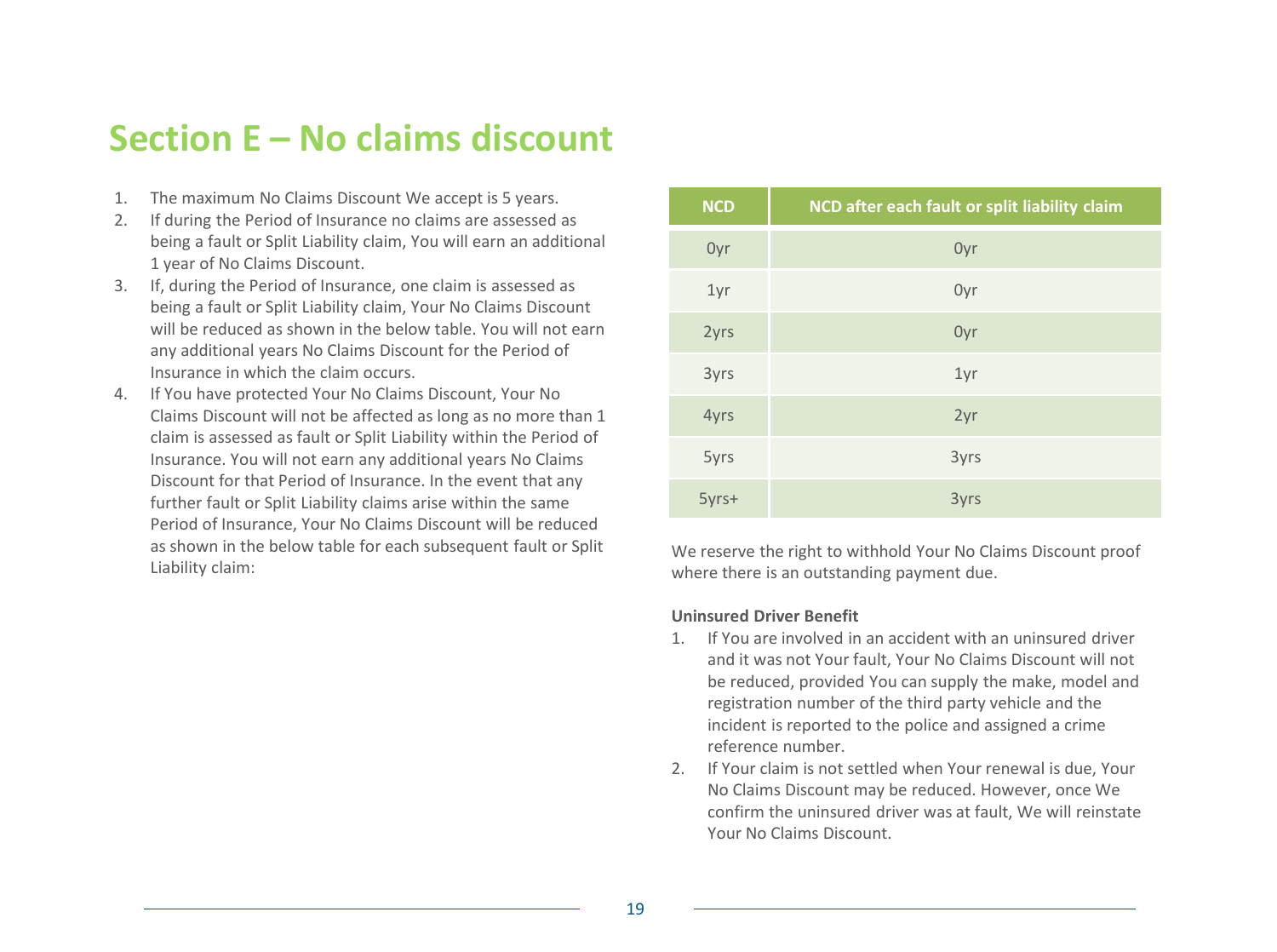### **Section F - Using your vehicle abroad**

- 1. Provided that Your Vehicle is being used for social, domestic and pleasure use only unless expressly agreed by Us, We will provide You with the minimum level of cover for Your Vehicle required by law in any country which:
	- a) Is a member of the European Union. Current members are:

| Austria               | France         | <b>Netherlands</b>  |
|-----------------------|----------------|---------------------|
| <b>Belgium</b>        | Germany        | Poland              |
| <b>Bulgaria</b>       | Greece         | Portugal            |
| Croatia               | <b>Hungary</b> | Republic of Ireland |
| Cyprus                | Italy          | Romania             |
| <b>Czech Republic</b> | Latvia         | Slovakia            |
| Denmark               | Lithuania      | Slovenia            |
| Estonia               | Luxembourg     | Spain               |
| Finland               | Malta          | Sweden              |

- **Or**
- b) Has satisfied the European Commission it has made arrangements to meet Article (8) of EC Directive 2009/103/EC on Insurance against Civil Liabilities arising from the use of Motor Vehicles. These countries are currently Norway, Switzerland, Andorra, Iceland, Monaco, San Marino, Vatican City, Serbia, Gibraltar and Liechtenstein. The Certificate of Motor Insurance takes the place of an International Motor Insurance Card (Green Card).
- 2. If the compulsory insurance requirements of the country in which the incident occurs (being a country identified in Section F, clause 1 a) or b)) requires a higher minimum level of cover than is provided by Section C – Claims by third parties, We will provide the minimum level of cover required by that country.
- 3. We may agree to provide You with the same level of insurance cover You have in the UK on a weekly basis, up to a maximum of 31 days, subject to:
	- a) Prior notice of at least 48 hours is given before using Your Vehicle abroad; and
	- b) An additional premium is paid.
- 4. If the law of a foreign country covered by this insurance requires Us to settle a claim We would not otherwise be liable to settle, We may recover the amount of the claim from You or the person the claim was made against.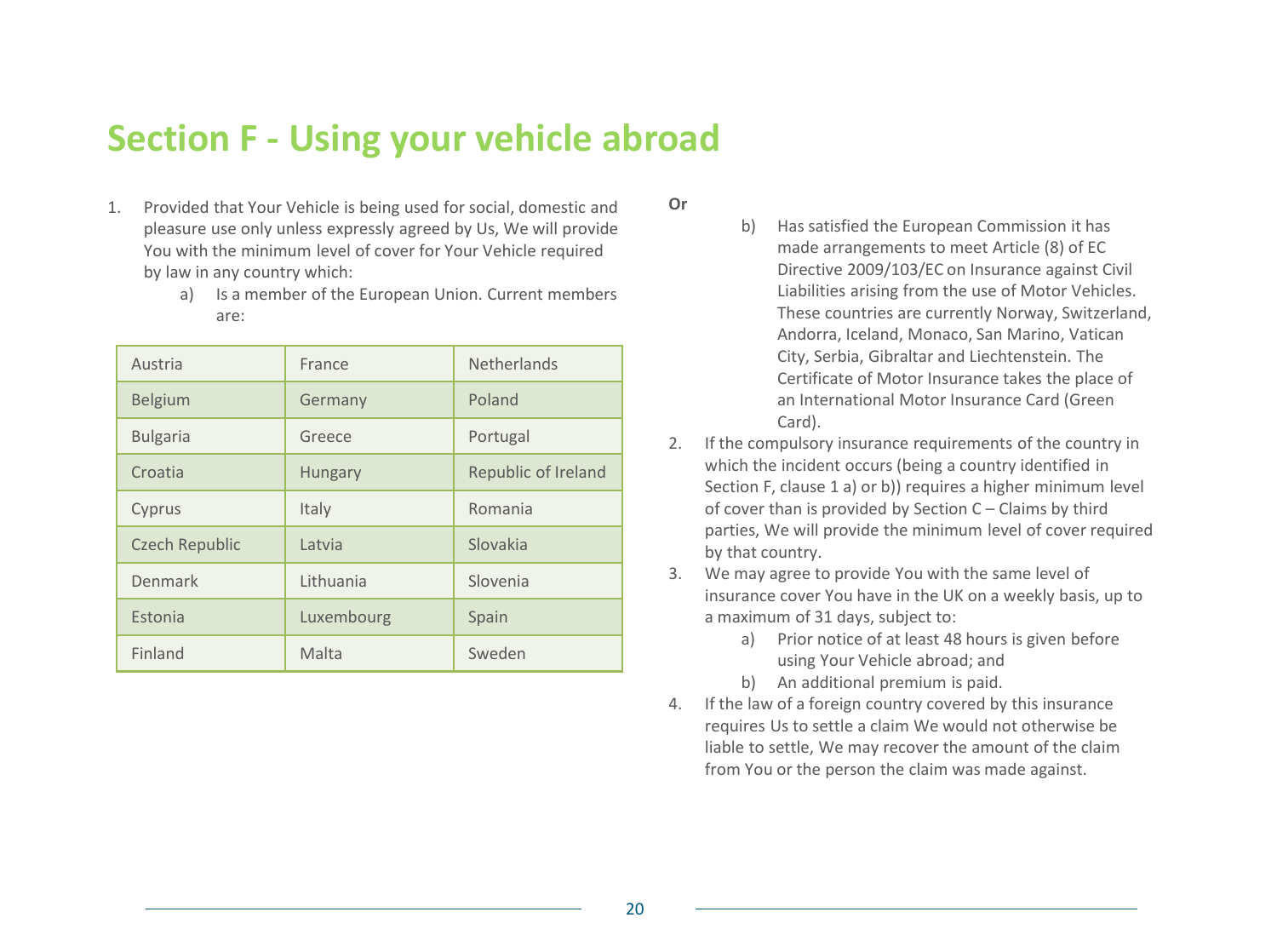### **Section G - Vehicle sharing**

You will still be covered by this insurance if You receive payment for giving lifts to passengers so long as:

- 1. Your Vehicle is not constructed or adapted to carry more than 8 people and is not a motorcycle; and
- 2. You do not make a profit from the payments received; and
- 3. The passengers are not being carried in the course of a business of carrying passengers.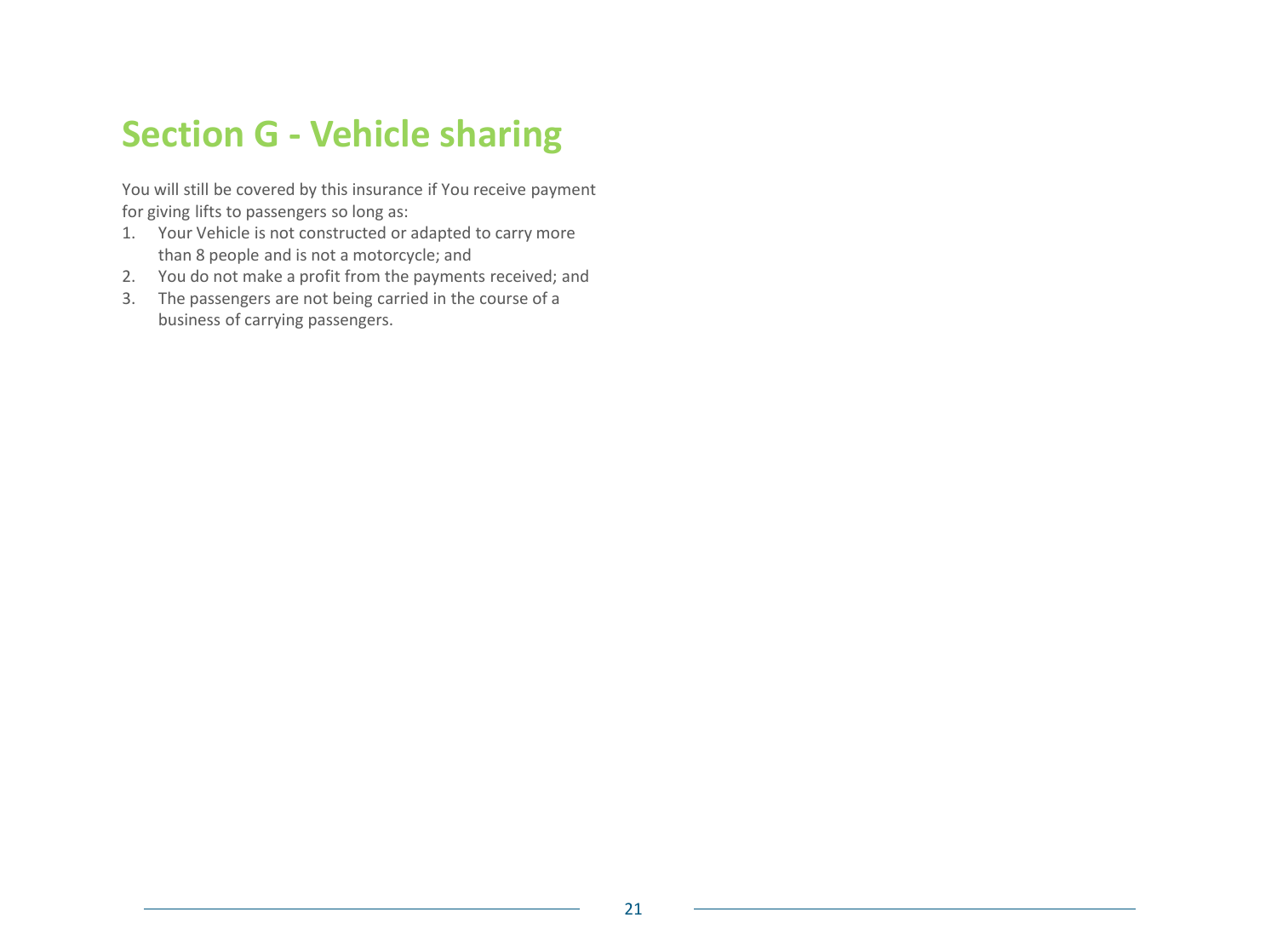### **Section H – Repair plus**

#### **What is covered**

- 1. In the event that;
	- a) You, when driving Your Vehicle, or
	- b) any person driving Your Vehicle with Your permission who is named in the Certificate of Motor Insurance and insured by this policy, or
	- c) Your Vehicle

is involved in an accident or incident with a car or vehicle which is driven by a third party who;

- a) can be traced, and
- b) has valid and current insurance to drive the third party vehicle, and
- c) this accident or incident causes damage to Your Vehicle,

Then, if We decide that;

- a) the accident or incident has involved no fault on Your part or on the part of any person driving Your Vehicle with Your permission, who is named in the Certificate of Motor Insurance and insured by this policy and was entirely the fault of the third party, and
- b) the damage has not rendered Your Vehicle Beyond Economic Repair,

We will repair the damage to Your Vehicle which is caused by the accident or incident, occurring during the Period of Insurance, and We will then seek recovery from the third party.

#### **Conditions applicable to Section H**

- 1. We will only provide cover under Section H if the third party who was wholly responsible for causing the accident or incident can be traced within a reasonable time but in no event longer than 3 months and is validly and currently insured in respect of the loss or damage caused.
- 2. If You or any person driving Your Vehicle with Your permission, who is named in the Certificate of Motor Insurance and insured by this policy were/are in any way at fault in the incident and You knew this or would have been reasonably expected to have known and did not inform us, then We will not provide any further assistance and We will be entitled to seek immediate recovery of Our costs from You.
- 3. If Your Vehicle cannot be driven as a result of damage covered by this insurance, We may arrange to move the vehicle so that it can be repaired, returning it after repair to Your address as set out in the Schedule. We will not be responsible for any costs arising from loss or damage caused when moving Your Vehicle from or to Your address or to a place where it can be repaired.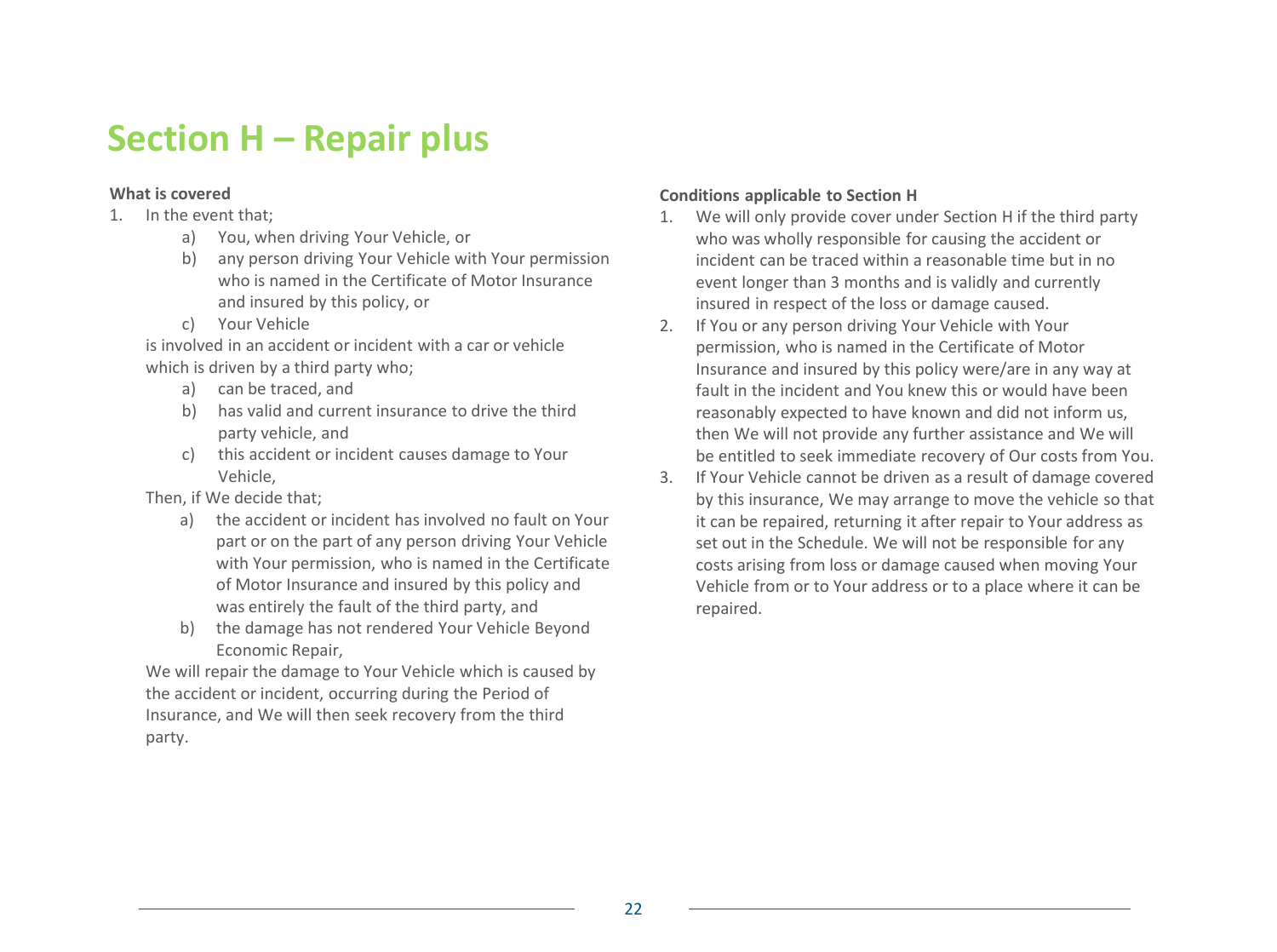#### **What is not covered**

#### **See also Section L - General exclusions**

- 1. Where We have agreed to handle Your claim under Section H of this policy, We will not provide cover if it subsequently transpires that in Our sole opinion, You or any person driving Your Vehicle with Your permission, who is named in the Certificate of Motor Insurance and insured by this policy were/are at fault in any part for the accident or incident. We will cover for any repairs already performed or irrevocably contracted to be performed prior to it becoming clear to Us that You are at fault, unless condition 2 applicable to Section H – Repair plus applies.
- 2. Repairs or replacements which improve Your Vehicle or Accessories beyond their condition before the damage occurred. If it is necessary to make improvements to Your Vehicle or Accessories by repair or replacement, You will be required to make a contribution to the cost of repair or replacement (betterment).
- 3. Loss of or damage to a trailer or goods inside or attached to a trailer.
- 4. Loss of value even if it results from damage covered by this policy.
- 5. The cost of alternative transport (including hire vehicle costs) or compensation for You being unable to use Your Vehicle or any consequential losses (including loss of profits or hire charges) incurred by You or anyone insured under this policy.
- 6. The extra cost of obtaining replacement parts which are not readily available in the UK. This includes increased repair and replacement part costs due to non-availability and / or waiting time and any additional storage costs.
- 7. Any amount more than the last known list price of any part which is no longer available.
- 8. Loss or damage to Your Vehicle when it is being used for any criminal purpose except for minor driving offences.
- 9. Loss of or damage to Your Vehicle whilst the driver is under the influence of, or is affected by the use or consumption of:
	- a) Alcohol
	- b) Illegal drugs, or
	- c) Medication (prescribed or otherwise, where the driver has been advised or instructed not to drive whilst taking that medication, including but not limited to instruction/guidance provided in information leaflets accompanying medication).
- 10. Any claim arising as a result of an act of Terrorism or attempted Terrorism or attempts to avoid or escape acts of Terrorism / attempted Terrorism other than as required by the Road Traffic Acts.
- 11. Loss of or damage to Your Vehicle whilst it is on Hire unless either:
	- a) The Schedule permits Hire; or
	- b) This relates to a vehicle-sharing agreement which accords with Section G – Vehicle sharing of this Policy.
- 12. Damage or loss to Your Vehicle when Your Vehicle is carrying or transporting goods for money, unless You have requested this cover and this is shown in Your Certificate of Motor Insurance under Limitations as to use.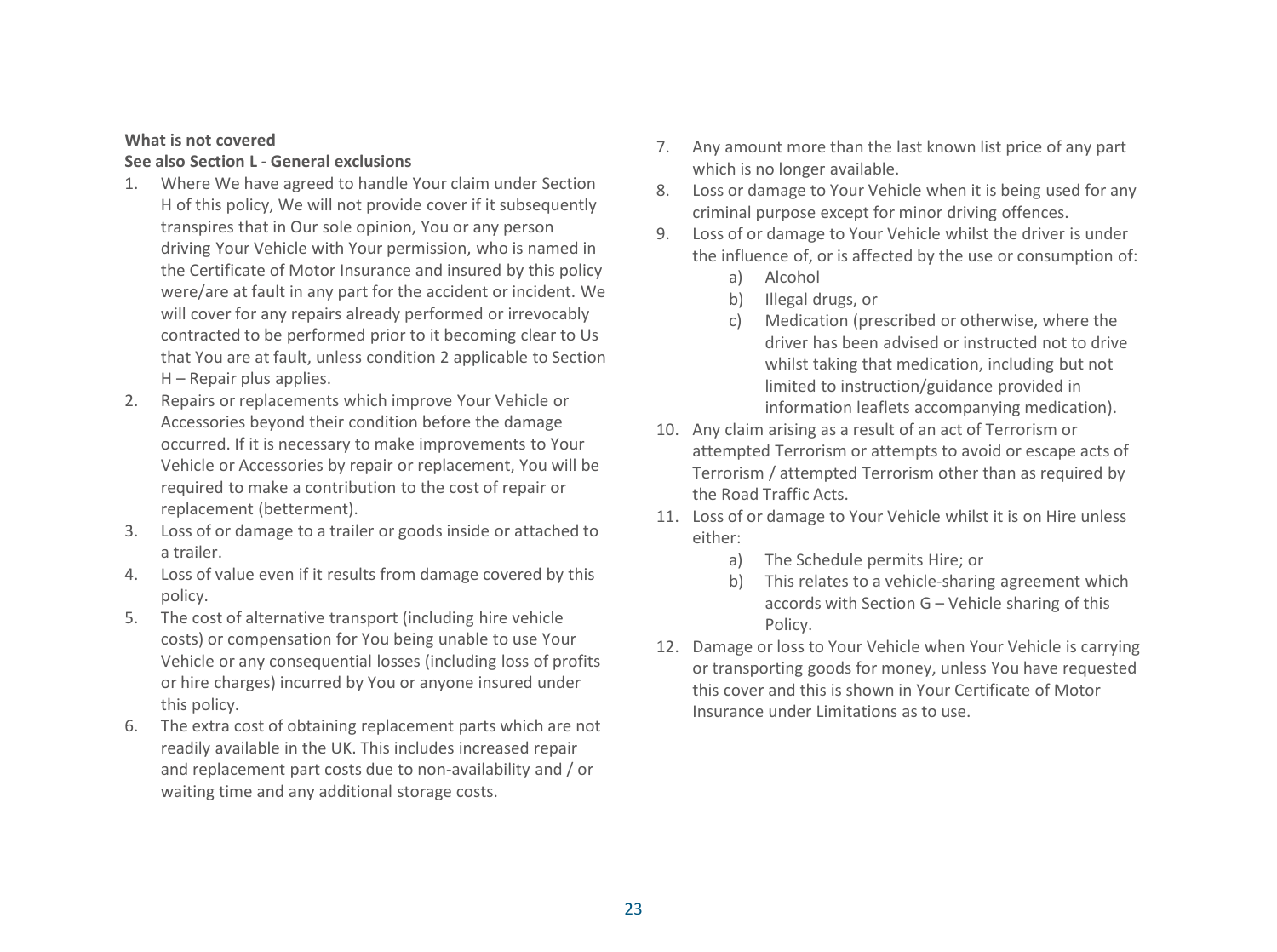### **Section I - General conditions**

These General Conditions apply to all sections of this insurance. If You do not comply with the General Conditions, We may:

- 1. Cancel Your policy,
- 2. Refuse to deal with Your claim,
- 3. Reduce the amount of any settlement under the policy,
- 4. Vary the premium and terms of Your contract,
- 5. Seek to recover any settlement made to You that was not due under the terms and conditions of this policy,
- 6. Void Your policy from inception, or
- 7. Charge You an additional premium, or deduct any additional premium due from any settlement under the policy.

#### **Your duties**

We will only provide insurance if:

- 1. Any person insured by this insurance has complied with all the Conditions in this contract and in the Schedule.
- 2. You and anybody left in charge of Your Vehicle have taken all reasonable steps to prevent loss of or damage to it.
- 3. You and anybody left in charge of Your Vehicle comply with all statutory and vehicle licensing authority regulations and requirements.
- 4. You and anybody left in charge of Your Vehicle maintain Your Vehicle in an efficient and roadworthy condition and comply with all statutory regulations and vehicle licensing authority regulations regarding its use, road worthiness and condition (e.g. You must hold a valid MOT certificate and Your Vehicle must have legally correct tyres, lights, brakes etc).
- 5. The information given in the proposal form or statement of fact and declaration and at each renewal is, as far as You know, correct and complete, and the information provided when making any claim under the policy is true to the best of Your knowledge.
- 6. You notify Your Broker as soon as possible if there is any change in circumstances or to the material facts previously disclosed by You to Us. Examples of material changes include, but are not limited to:
	- a) A change of vehicle. Your policy will be cancelled if You change Your Vehicle more than 4 times throughout the duration of the policy year/term.
	- b) All changes made to Your Vehicle if they make it different from the manufacturer's standard specifications (even if the changes are purely cosmetic).
	- c) A change of Your address.
	- d) Change to Your contact details i.e. contact telephone number or email address.
	- e) A change in the address where the vehicle is normally kept.
	- f) A change in Your occupation or that of any driver named on Your policy.
	- g) A change in the purpose for which Your Vehicle is used.
	- h) A change in the person who drives it most frequently.
	- i) You or any named driver passing Your driving test if a provisional driving licence was held at inception of the insurance.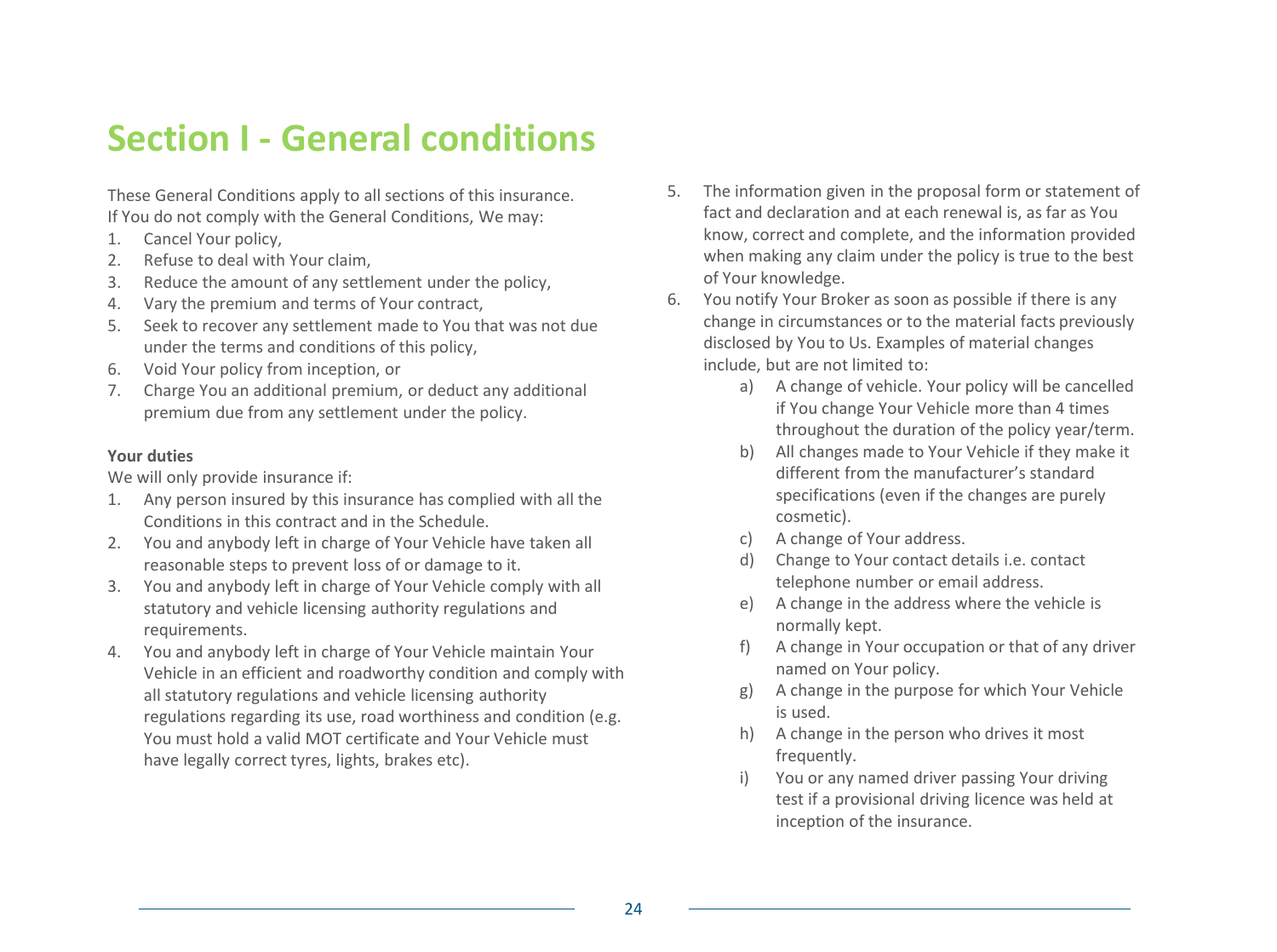- j) Changes to the Endorsements required.
- k) Motoring convictions.
- l) Details of medical conditions which may affect Your ability (or the ability of anybody insured to drive Your Vehicle) to drive. These include but are not limited to diabetes, epilepsy or a heart condition.
- m) Changes to the information provided in the proposal form or statement of fact may result in amendments to Your cover or premium, for example:
	- i. We may apply additional terms or restrictions to Your policy.
	- ii. If You make an adjustment to Your policy during the Period of Insurance which results in an increase in Your premium, any outstanding premium due will be calculated by Us on a pro rata basis. If You make an adjustment to Your policy during the policy period which results in a decrease in Your premium, the refund of premium due to You will be calculated by Us on a pro rata basis. Any refund will be issued to Your Broker. If at the time of the adjustment You or a third party has made a claim or reported an incident which may give rise to a claim under this insurance policy, We will retain the whole premium whilst the claim is in the process of being settled. The claim will be settled for the purpose of this section when a final settlement is made by Us or when We receive notification that a claim by You or a third party will not be pursued further. If settled as a fault claim and We have incurred costs as a result then no refund of premium will be given.
- iii. If You request a change which falls outside of the policy acceptance criteria, We may cancel Your policy in accordance with the terms set out in section K – Cancelling Your policy.
- 7. You allow Us to examine Your Vehicle at any reasonable time, if requested.
- 8. Unless You have Our written agreement, You (or any person covered by this insurance) must not admit blame, or make any offer, promise or payment to a third party or parties.

#### **Fair presentation of the risk**

At inception, renewal, and whenever changes are made to it at Your request You must disclose all material facts in a clear and accessible manner and not misrepresent any material facts, and ensure You have carried out reasonable searches to obtain all relevant information about the risk. This term does not apply where You are any natural person acting for purposes not related to Your trade, business or profession.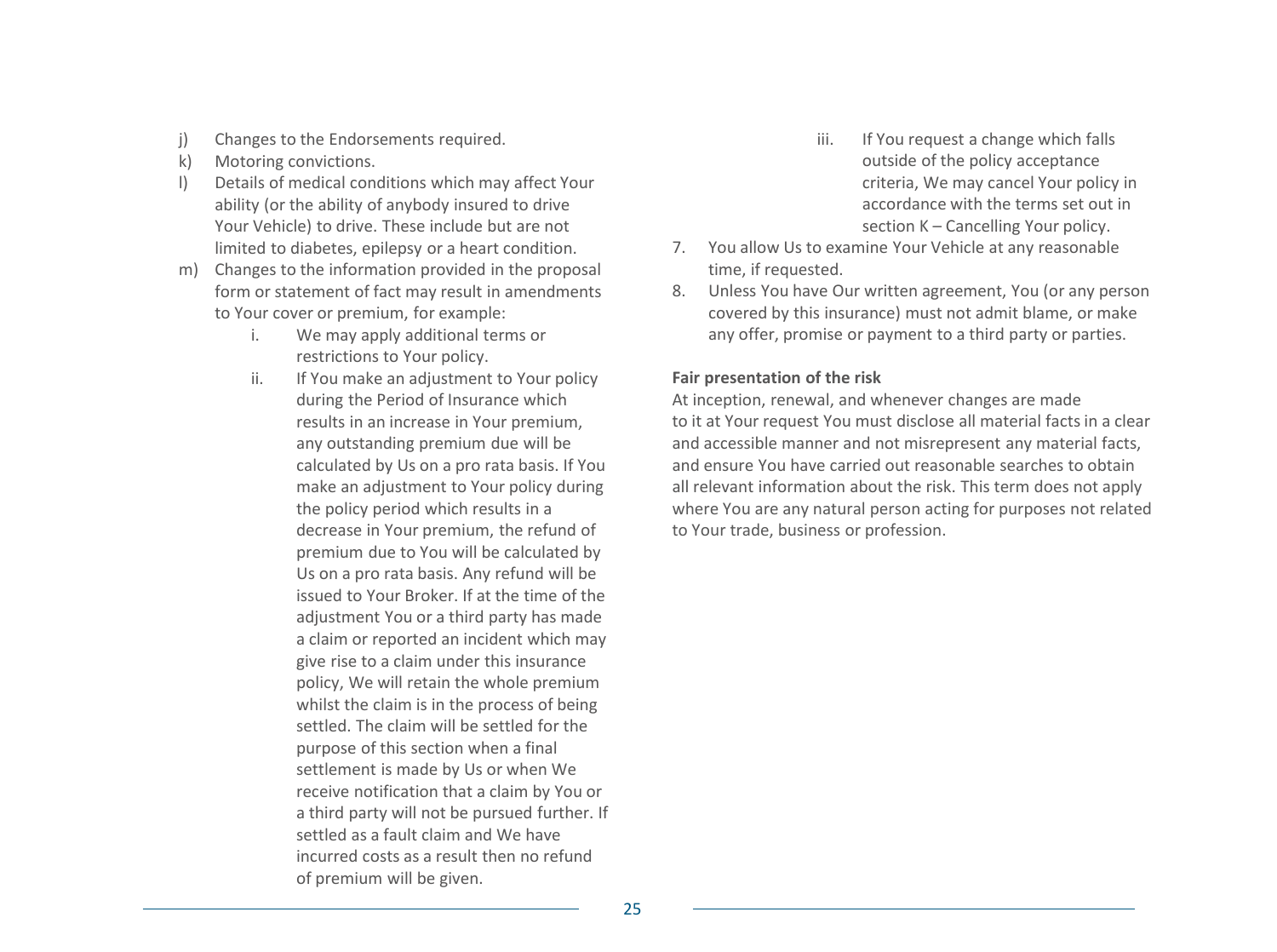### **Section J - Claims notification and co-operation**

#### **Conditions**

- 1. You must report any claim, accident or loss to Us regardless of fault within 24 hours and assist with Our enquiries at all times.
- 2. You must report any theft, attempted theft or malicious damage relating to Your Vehicle or other property to the police and obtain a crime reference number.
- 3. Following any occurrence which may give rise to a claim under this policy You must immediately notify Us by telephone using the contact details in the Schedule, to provide preliminary information about the loss or damage. This will include:
	- a) Your contact details and details of anybody else in Your Vehicle at the time of the incident.
	- b) Details of any convictions and pending prosecution for You and any named driver.
	- c) Your policy number.
	- d) Information about Your Vehicle and details of the incident.
	- e) Details of any witnesses.
	- f) Details of other parties involved in any accident, any injuries suffered by them and damage to their vehicle.
- 4. If You fail to assist with Our enquiries or report a claim within 24 hours, We may refuse to settle Your claim except as required by The Road Traffic Acts. We will also charge You a Late Reporting Excess as noted in Your policy Schedule.
- 5. Where, at Your request, We agree to sub-contract any of our repair services to a sub-contractor of Your choice, or where, at our discretion, We agree to settle Your claim by making a monetary payment, We will not accept responsibility for the cost of repairs or replacements which are not authorised in advance by Us.
- 6. Where, at Your request, We agree to sub-contract any of our repair services to a sub-contractor of Your choice, or where, at our discretion, We agree to settle Your claim by making a monetary payment, any estimate for repairs that You obtain should be copied and marked with Your policy and claim number and sent to Haven Claims, Suite 2a Second Floor, 160 London Road, Sevenoaks, Kent, TN13 1BT.
- 7. You must telephone Us immediately if:
	- a) You receive any letter or other documents about the incident.
	- b) You become aware that anyone insured under this policy may, or will be, prosecuted or if there is going to be an inquest or fatal accident inquiry as a result of an accident covered by this insurance.
	- c) You become aware that a civil claim may or will be made against anyone insured by this policy arising out of an accident covered by this insurance.
- 8. You must not answer any letters or proceedings without Our written permission.
- 9. If We have to settle an additional amount in settlement of a claim under this insurance because of Your delay in providing Us with information or otherwise co-operating with Our reasonable enquiries, We reserve the right to recover the additional amount from You. You will be held responsible under the policy for delays caused by any other person insured by this policy.
- 10. Where We or any other repairer carry out work on Your Vehicle, parts and accessories, including green recycled parts that are not made or supplied by the vehicle manufacturer but are of similar type and quality, may be used.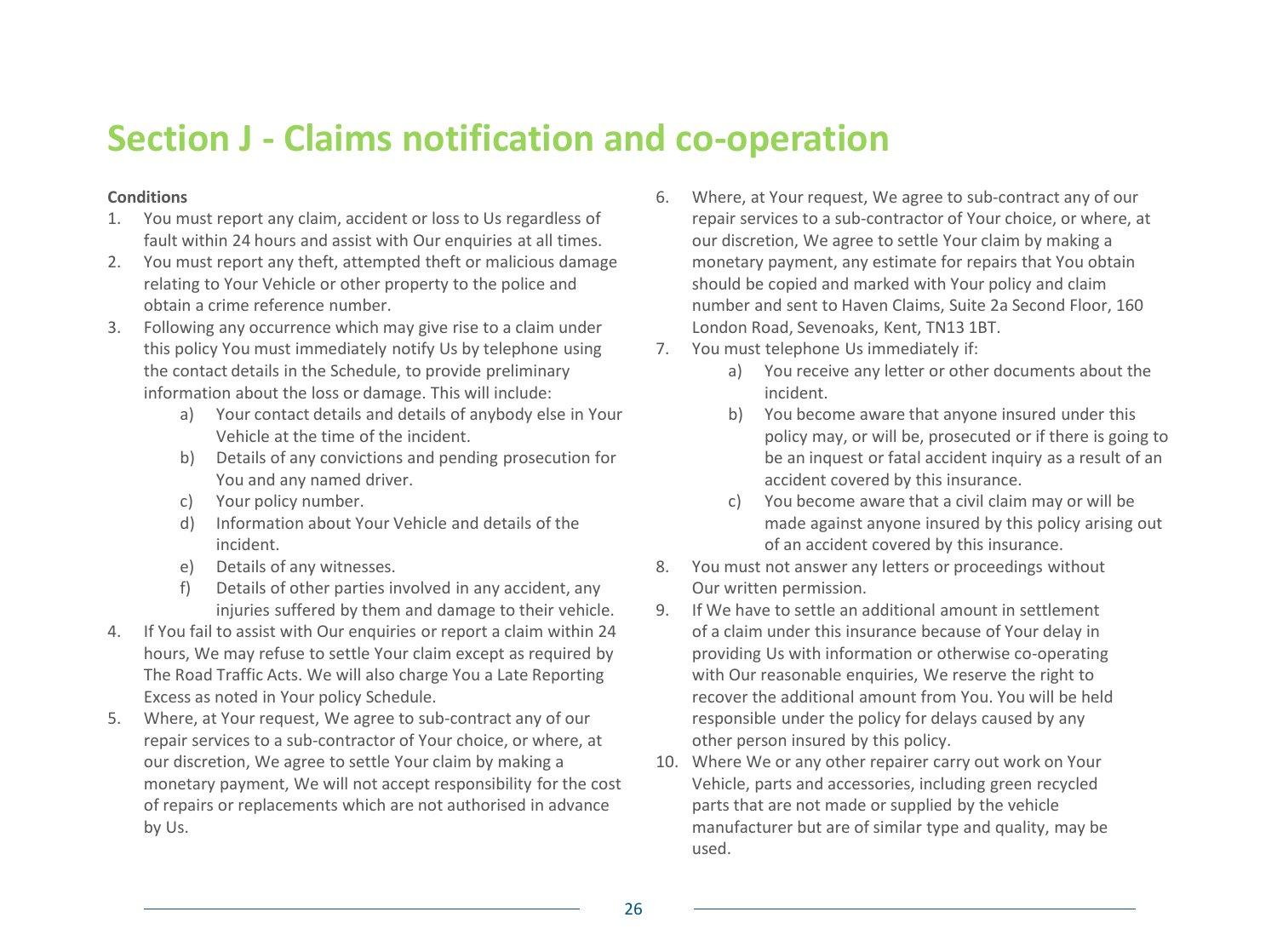#### **Conduct of claims/subrogation**

- 1. We are entitled to take over any third party claim against You (or any other person claiming under this policy) and to conduct the defence or settlement of any such third party claim in Your name or the name of any person claiming under this policy.
- 2. We are entitled to instruct solicitors of Our choice to act for You in any civil or criminal claim against You or any person claiming under this policy. We will have full control over any legal proceedings brought against a third party.
- 3. We will have full control over any legal proceedings brought against a third party.
- 4. Where We consider it appropriate, We may admit liability on Your behalf or on behalf of anybody else insured by this policy. We have full control of all claims covered by this insurance.
- 5. We may, at Our expense, bring a claim in Your name or in the name of any person claiming under this policy to recover any costs incurred by Us.
- 6. If We accept Your claim but cannot agree its value, We will appoint a barrister, whose identity is to be agreed between Us or failing agreement who is nominated by the Chair of the Bar Council, to value Your claim. You and We will be bound by that valuation.
- 7. The Market Value of Your Vehicle will be determined as the cost of the replacing Your Vehicle with one of similar make, model and specification, taking into account the age, mileage and condition of Your Vehicle. To determine the Market Value, we will typically request the advice of an engineer and refer to guides and any other relevant sources.

8. Where We agree to handle Your case as a Non Fault Accident We will repair Your Vehicle and We will handle all aspects of the claim on Your behalf, subject to the provisions set out in Section H – Repair plus.

#### **Our Right of Recovery**

- 1. For the avoidance of doubt, the cover provided by the policy meets the requirements of the provisions of the Road Traffic Acts and to the extent more limited cover is provided by any provisions under this policy the minimum cover required under the Road Traffic Acts will apply, but this is subject to Our right of recovery referred to clause 2 below.
- 2. If, under the law of any country this policy covers You in, We must settle a claim for which We would not otherwise provide cover, We may recover any claim settlement from You or from the person who the claim was made against.

#### **Fraud**

- 1. If You or anybody insured by this policy makes a claim knowing it to be fraudulent, false or exaggerated, provides false documents or makes false statements in support of a claim, this insurance will be void and all claims will be forfeited.
- 2. In the event of fraud, We will retain all premiums paid.
- 3. If any fraud is perpetrated by or on behalf of an insured person and not on behalf of You this condition should be read as if it applies only to that insured person's claim and references to this policy should be read as if they were references to the cover effected for that person alone and not to the policy as a whole.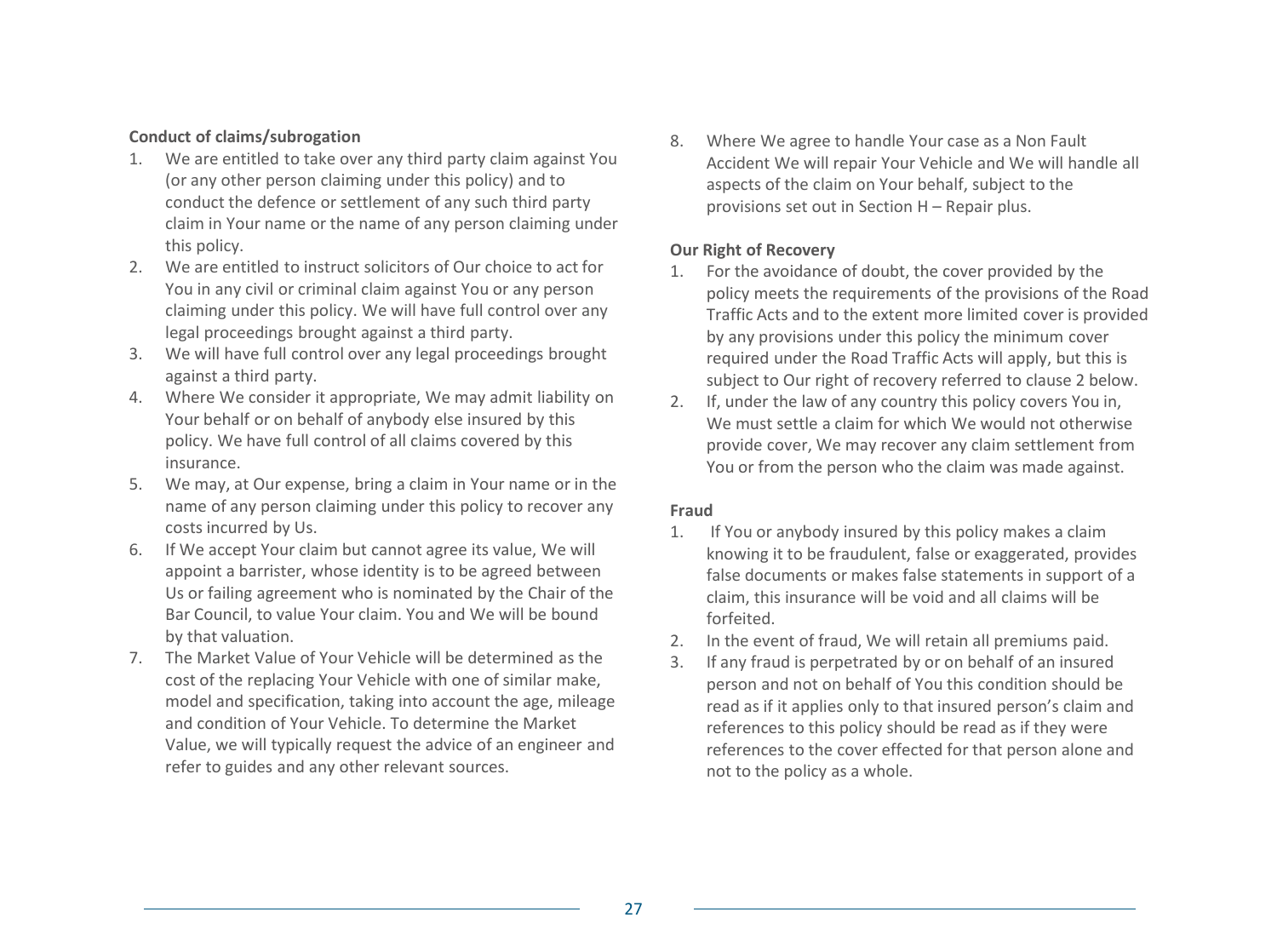#### **Other insurance**

- 1. Where a claim under this policy is also covered by another insurance policy, We will only settle Our share of the claim.
- 2. If a person other than You is driving Your Vehicle and is covered by other insurance for claims by third parties, no settlement for those claims will be made under this policy.
- 3. If You have separate insurance cover for losses which are not insured under this policy, You must tell Us about any settlements You receive which are connected with any claim under this insurance. You must also tell Us about any claim Your other insurers bring for recovery and of sums paid by them.

#### **Contracts (Rights of Third Parties) Act 1999**

No person, persons, company or other party not named as insured in the Schedule has any right under the Contracts (Rights of Third Parties) Act 1999 or any subsequent or amended legislation to enforce any terms of this policy. This does not affect any right or remedy of a third party that exists or is available apart from that Act.

#### **Assignment**

This policy is a contract personal to You and may not be assigned or transferred in any circumstances and no person apart from You (or in the case of Your death Your legal representative) shall have any right against Us in respect of the subject matter of this insurance or any right to receive moneys payable either before or after loss and whether admitted or not unless this right has been endorsed on the policy and signed by Us.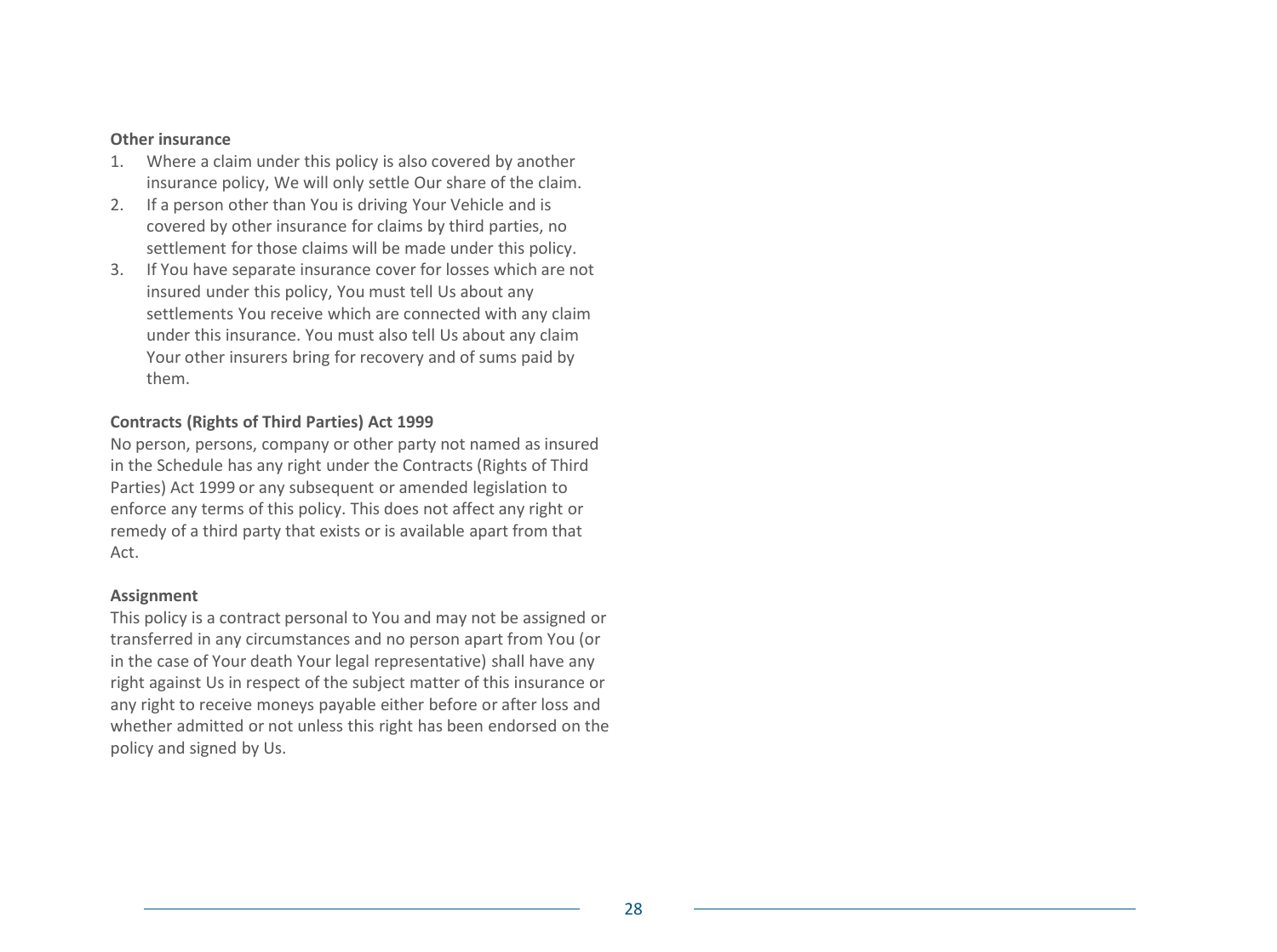### **Section K - Cancelling your policy**

- 1. This section applies to policies cancelled by You or by Us.
	- a) If at the time of cancellation You or a third party has made a claim or reported an incident which may give rise to a claim under this insurance policy, We will retain the whole premium whilst the claim is in the process of being settled. The claim will be settled for the purpose of this section when a final settlement is made or when We receive notification that a claim by You or a third party will not be pursued further.
	- b) If the claim is settled as non-fault, and subject to payment of any Excess, We will refund a part of the premium according to the number of days remaining before the end of the Period of Insurance from the date of cancellation. If settled as a fault claim and We have incurred costs as a result then no refund of premium will be given and the full annual premium will be payable.
	- c) Your Broker may charge You a cancellation fee.

#### **If You decide to cancel:**

2. You may cancel this insurance at any time by contacting Us either directly or via Your Broker, requesting Your policy to be cancelled. You will not be insured from the date of cancellation. Should You produce a cancelled Certificate of Motor Insurance with the intention of deceiving any person into accepting it as genuine, You may be prosecuted.

- 3. If You cancel this insurance in the "Cooling-Off Period'': We will refund You part of the premium to You or Your Broker unless a claim has been made under this policy. Please note We are obliged to charge You for the period You were on cover unless You can provide Us with proof of alternative cover with another insurer.
- 4. If You cancel this policy after the "Cooling-Off Period'', or if You are not a natural person and You are acting for purposes related to Your trade and You cancel this policy at any point, We will calculate a charge for the period that this policy has been in force on the following basis and subject to clause 1 above.
- 5. We will refund a part of the premium according to the number of days remaining from the date of cancellation until the end of the Period of Insurance.
- 6. If You have a broker, We will refund any premium to Your Broker.

#### **If We decide to cancel**

- 7. We or Your Broker may cancel the insurance by sending 7 days notice of cancellation to the email address held on file by Us or Your Broker, or Your last known postal address. In the case of Northern Ireland the notice will also be sent to the Department of Environment, Northern Ireland. You will not be insured from the 8th day after the notice is issued to You. The notice will provide an explanation as to why Your policy is being cancelled.
- 8. We will refund the part of Your premium according to the number of days remaining from the date of cancellation until the end of the Period of Insurance, subject to the status of any claims made on Your policy, as outlined in section 1.
- 9. If You have a broker, any refund will be sent to Your Broker.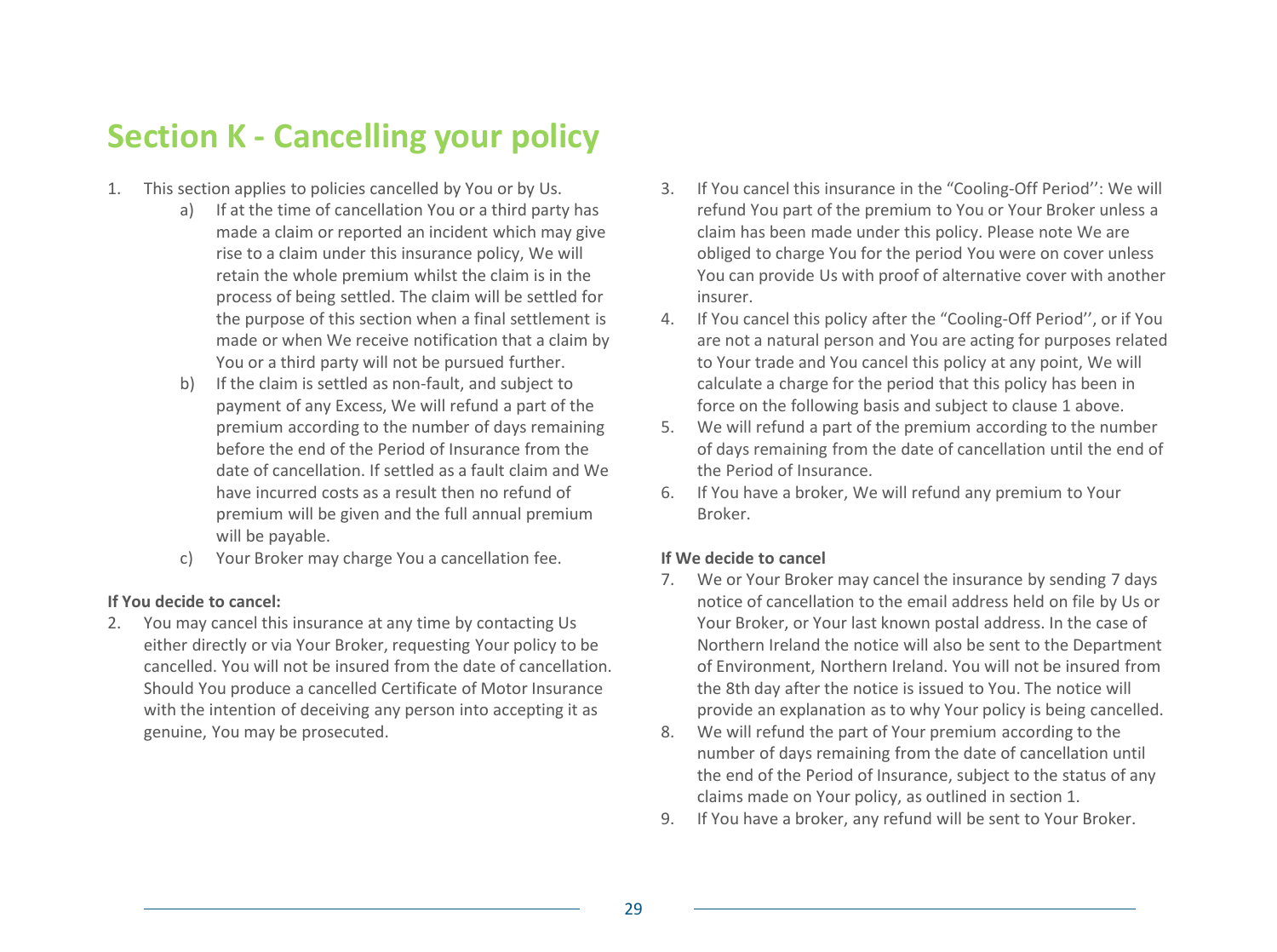#### **Cancellation with immediate effect / voidance**

At our option, We or Your Broker may cancel Your policy with immediate effect or void Your policy from inception at any time where; there is evidence of fraud or a valid reason for doing so, including but not limited to:

- 1. Deliberately or recklessly telling Us something which is untrue or misleading in response to any question We ask You when applying for, amending or renewing Your policy.
- 2. Carelessly misrepresenting relevant information which, if correctly represented at the time of applying for, amending or renewing Your policy would have caused Us to decline You for cover.
- 3. Where We have evidence of fraud or dishonesty.
- 4. Where We have evidence of abusive or threatening behaviour.
- 5. Where You have not paid the premium or You administer a 'chargeback' on Your policy premium.
- 6. If You are in breach of any of the Terms, Exceptions, Exclusions, Conditions or Endorsements of Your policy.

Where fraud is identified, We may retain all premiums paid.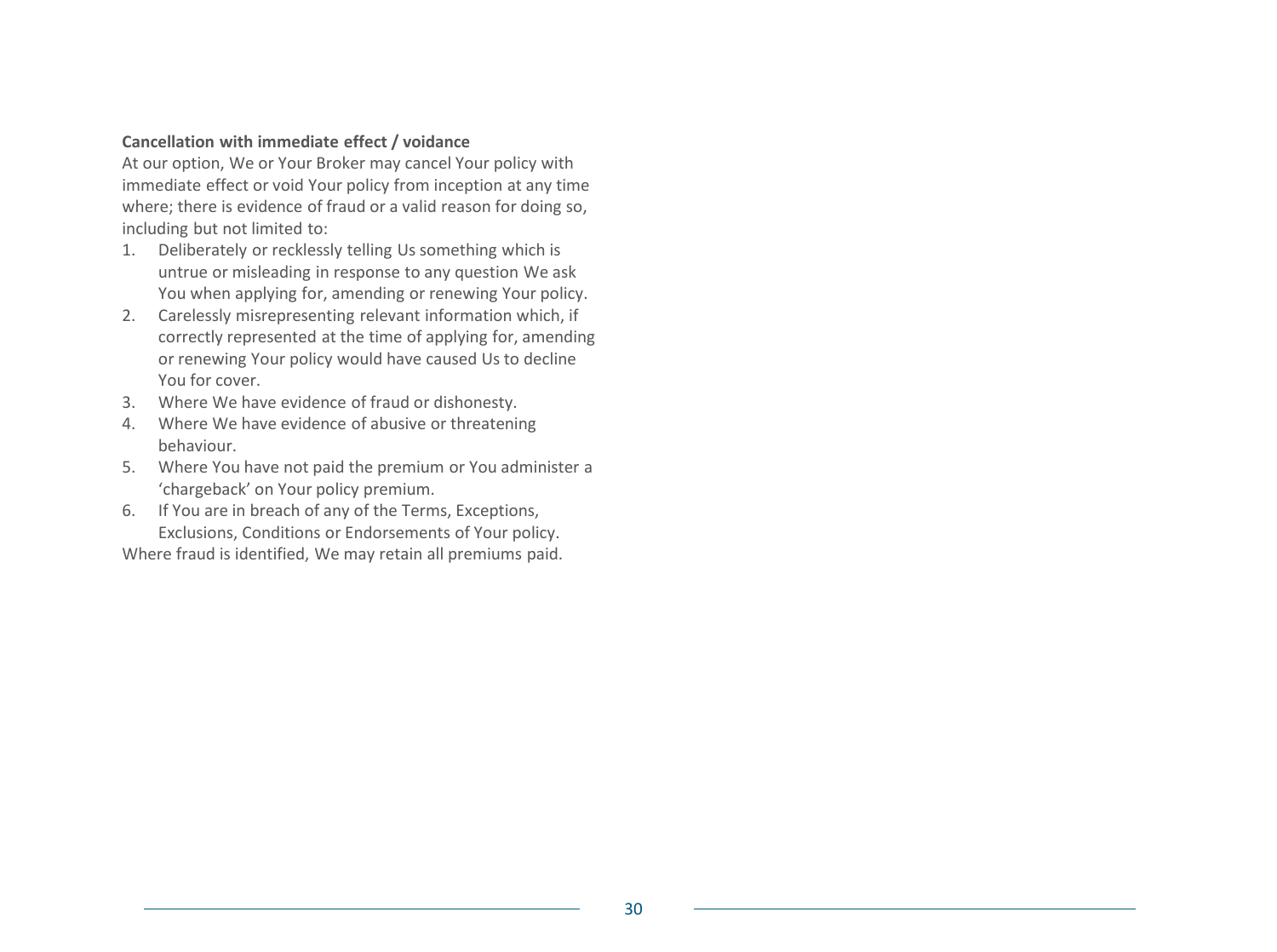### **Section L - General exclusions**

These exclusions apply to the whole of Your policy:

- 1. We will not cover any claim for loss, damage or liability, and Your policy may be cancelled, if Your Vehicle is being:
	- a) Driven by or in charge of anybody who is not named in the Certificate of Motor Insurance as a person entitled to drive unless:
		- i. That person is a member of the motor trade who is servicing or repairing Your Vehicle.
		- ii. Your Vehicle was stolen or taken without Your permission and has been reported as such to the Police. You must provide Us proof of prosecution or ongoing investigation.
	- b) Driven by anyone (including You) who You know is disqualified from driving, or does not hold a licence to drive Your Vehicle, or is prevented by law from holding a licence.
	- c) Used for a purpose that involves criminal activity (other than minor motoring offences).
	- d) Used in or on restricted areas of airports or airfields. We will not provide cover for any claim concerning an aircraft within the boundary of the airport or airfield.
	- e) Used for purposes other than those shown in Your Certificate of Motor Insurance under Limitations as to use.
	- f) Used to carry a load which is not properly secured, more than it was constructed to carry or more than the maximum capacity.
	- g) Used to carry dangerous substances, goods or Hazardous Loads or inflammable liquids or gasses in bulk.
- 2. No cover will be in place for the recovery of any Vehicle from a police or government impound unless explicity authorised by Us.
- 3. We will not cover any costs You have accepted under an agreement or contract unless You would have had to cover those costs even if the agreement did not exist.
- 4. We will not provide cover for deliberate loss or damage caused by anybody insured by this policy.
- 5. We will not cover any liability, loss, damage, cost or expense insured by another policy.
- 6. We will not cover any claim for loss, damage or liability, and Your policy may be cancelled, if:
	- a) You use Your Vehicle at a motor racing track or at an off-road event or on the Nurburgring Nordschleife.
	- b) You use Your Vehicle for racing, rallies, speed trial or endurance tests.
	- c) You exceed the seating capacity of Your Vehicle.
	- d) Your Vehicle is used for a purpose other than that stated on Your Certificate of Motor Insurance under Limitations as to use.
- 7. Where a person is identified in the Endorsements section of the Schedule as a Supervised Driver, except as required by the Road Traffic Acts We will not insure that driver or Your Vehicle whilst being driven by that driver unless they are accompanied at all times by at least one of the following:
	- a) You; or
	- b) A parent of the driver who is also a qualified driver; or
	- c) A qualified driving instructor or examiner.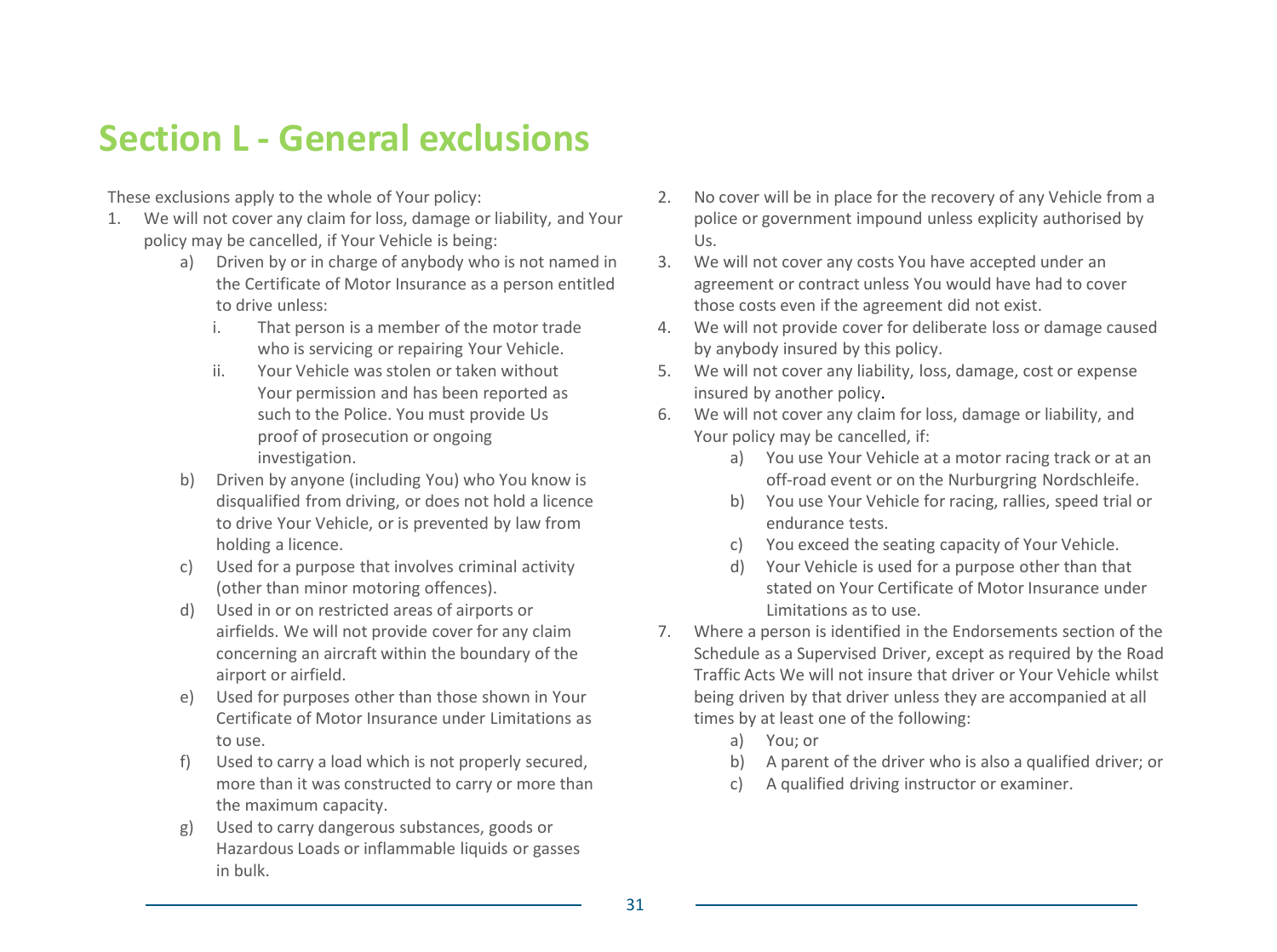This section applies unless and until You receive an amended Schedule. So, for example, where a learner driver passes his or her driving test, they will not be entitled to drive unsupervised until You have received an amended Schedule. Please note there may be an additional premium to pay if We agree to remove a Supervised Driver Endorsement and allow a previously Supervised Driver to drive Your Vehicle unsupervised.

- 8. Except as provided by Section F Using Your Vehicle abroad, any liability, injury, loss or damage whilst Your Vehicle is outside Great Britain, Northern Ireland, the Isle of Man or the Channel Islands.
- 9. We will not provide repair services or cover for loss, damage or injury caused (directly or indirectly) by war, invasion, act of foreign enemy, hostilities (regardless of whether or not war has been declared), civil war, rebellion, revolution, or military or usurped power or confiscation or nationalisation or requisition or destruction of or damage to property or under the order of any government or public or local authority. Nor will We pay for loss, damage or injury arising from attempts to control or prevent these causes. But We will provide cover required by the Road Traffic Acts and by the minimum insurance requirements of any foreign country which We have agreed to extend this insurance to cover. (Please see Section F – Using Your Vehicle abroad).
- 10. We will not provide repair services or cover for any loss or damage (whether direct or indirect) or liability caused by, contributed to or arising from earthquake, riot or civil commotion (except where We need to provide cover to meet the minimum insurance required) ionising radiations or contamination by radioactivity from any nuclear fuel or from any nuclear waste, or from the combustion of nuclear fuel, the radioactive, toxic, explosive or other hazardous properties of any explosive nuclear assembly or nuclear component of it, or pressure waves caused by aircraft and other flying objects.
- 11. We will not provide cover for any proceedings or judgment against You in any court outside the United Kingdom, unless they arise out of Your Vehicle being used in a foreign country which We have agreed to extend this insurance to cover.
- 12. Except as strictly required by the Road Traffic Acts, We will not provide repair services or cover for any liability, loss, damage, cost or expense:
	- a) If We consider that the driver of Your Vehicle was under the influence of drink or drugs or any substance which would be considered an offence under the relevant law applicable to the driving of vehicles at the time of the accident.
	- b) For any liability directly or indirectly caused by resulting from or in connection with any act of Terrorism regardless of any other cause or event contributing concurrently or in any other sequence to the loss, except to the extent that it is necessary to comply with the minimum requirements of the law relating to compulsory insurance.
	- c) For incidents Arising from the loading or unloading of Your Vehicle.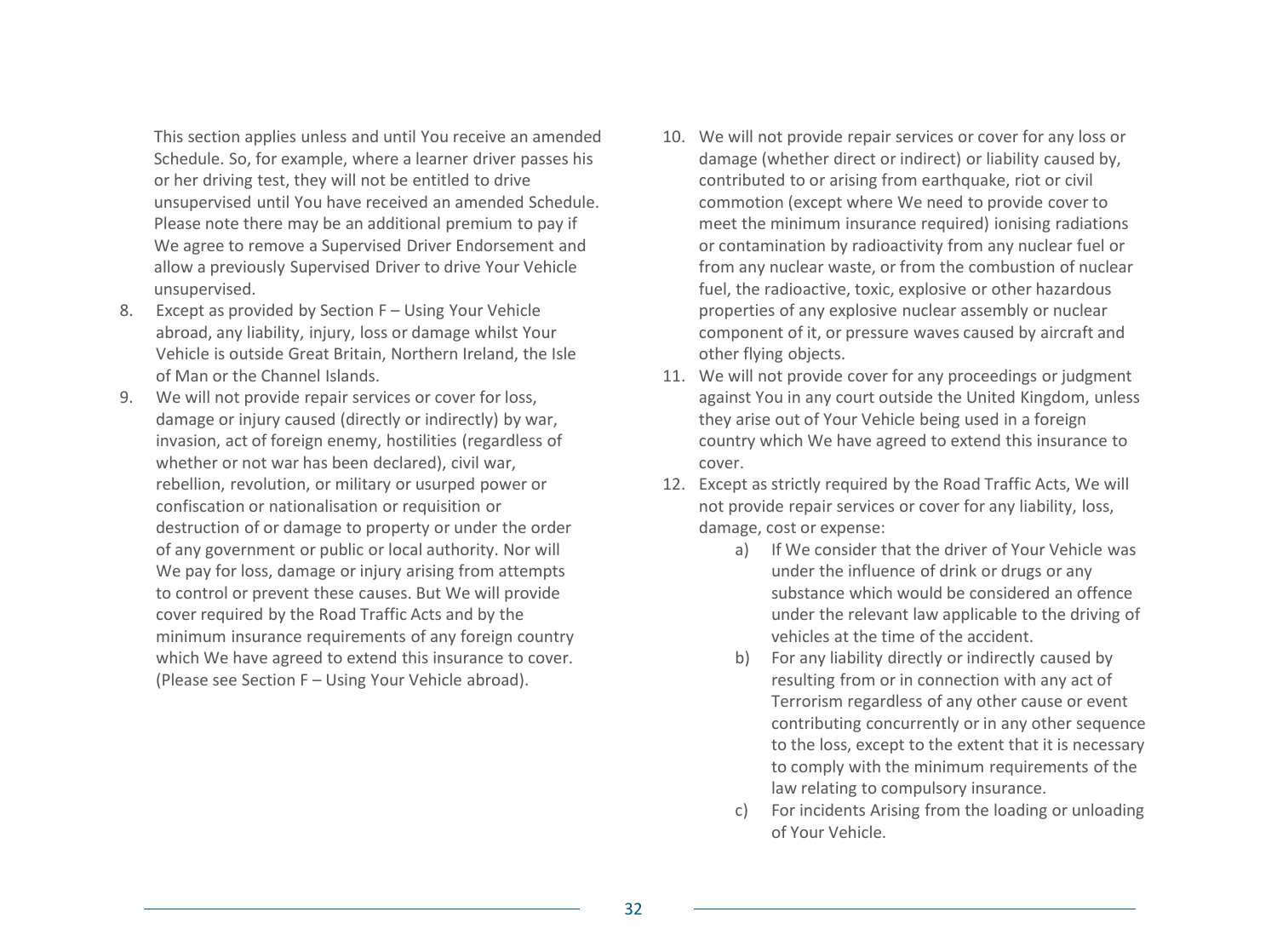- 13. We will not provide repair services or cover for any liability directly or indirectly caused by resulting from or in connection with pollution or contamination unless the pollution or contamination rises directly from an incident which is covered under the terms of the policy.
- 14. The VAT payable on the cost of repairs that we do not carry out, replacement goods or any monetary settlement made by Us if You are VAT registered and entitled to recover the VAT.
- 15. We will not provide repair services or cover for loss or damage to any equipment, integrated circuit, computer chip, and computer software or any other computer related equipment caused by computer failure, computer error, malfunction, or a corruption or harmful unauthorised code that is maliciously or accidentally introduced to propagate a computer system.
- 16. We will not provide cover for any loss, damage, liability, cost or expense of any kind, directly or indirectly caused by or resulting from wear and tear, depreciation, corrosion, rusting, or any other gradually operating cause or the process of cleaning, repair, alteration, renovation, restoration or anything reaching the end of its serviceable life.
- 17. We will not provide cover for any Cyber Loss regardless of any other cause or event contributing concurrently or in any sequence thereto (except as required by the Road Traffic Acts).
- 18. We will not provide cover for any acts of Terrorism causing a Cyber Loss.
- 19. We will not provide cover for any loss, damage, liability, claim, cost, expense of whatsoever nature directly or indirectly caused by, contributed to by, resulting from, arising out of or in connection with any loss of use, reduction in functionality, repair, replacement, restoration or reproduction of any Data, including any amount pertaining to the value of such Data is not covered, nor will be considered as physical loss or damage for the purposes of this exclusion or any other part of this policy wording.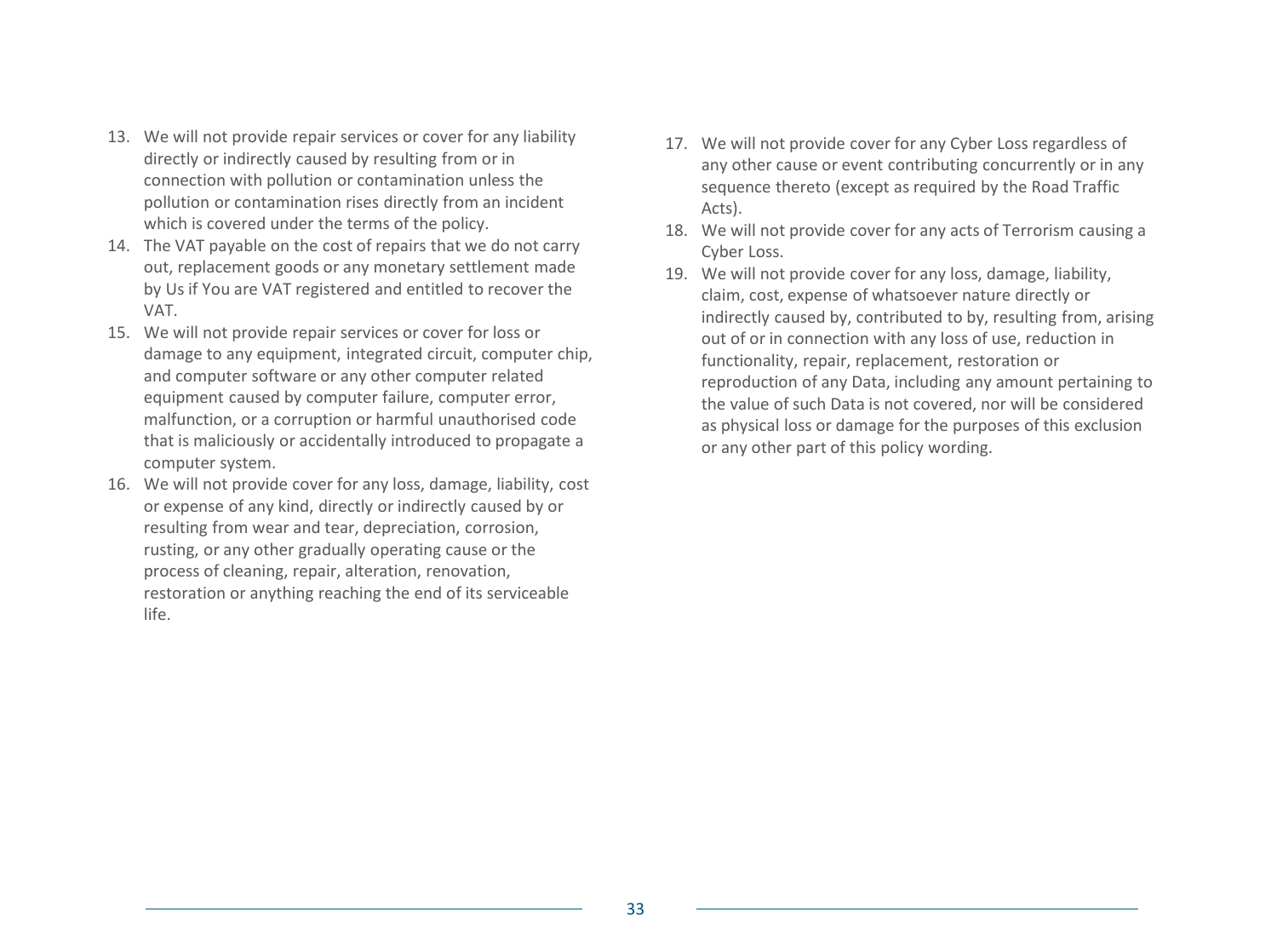### **Important information**

#### **WHO ARE WE?**

Haven Insurance Company Limited is registered in Gibraltar number 85914. Our registered office is located at No.1 Grand Ocean Plaza, Ocean Village, Gibraltar, GX11 1AA. We are authorised and regulated by the Gibraltar Financial Services Commission under the Insurance Companies Act 1987. In addition to this, We are also regulated by the Financial Conduct Authority (FCA) by means of cross border services. Haven Insurance is a member of the UK's Motor Insurers' Bureau (MIB) and Association of British Insurers (ABI).

#### **FINANCIAL SERVICES COMPENSATION SCHEME**

If We are unable to meet Our liabilities You may be entitled to compensation under the Financial Services Compensation Scheme (FSCS). Further information about compensation scheme arrangements is available at www.fscs.org.uk, by emailing enquiries@fscs.org.uk or by phoning the FSCS on 0207 741 4100.

#### **SHARING YOUR PERSONAL DATA – DATA PROTECTION**

Please view Our full Privacy Statement at www.haven.gi/ privacystatement which will provide further information on how We use Your personal data. We will only use Your personal data in accordance with Data Protection Legislation.

#### **How We will use Your personal data To manage Your insurance with Us**

This may include sharing Your personal data with:

- 1. Your Brokers to process and administer Your insurance. As part of Your Brokers processing they may carry out checks with credit reference and fraud prevention agencies in order to verify Your identity, assess Your application for a quotation or credit and offer You the best terms. The checks may be against both public data (such as information from the electoral roll) and private data (such as Your credit history). A record of the search will appear on Your credit report. As part of the quote process, Your Broker may exchange information with various industry databases in order to verify the information that You have provided such as the Claims and Underwriting Exchange (CUE), the Hunter Database, the Motor Insurance Anti-Fraud and Theft Register or the No Claims Discount Database. Your Brokers may also carry out checks against data they already hold on You such as data from existing products or account data. They may use this data to help them assess and rate Your application for a quote and determine Your premiums.
- 2. Subcontractors and service providers to process Your personal data and provide services on Our behalf.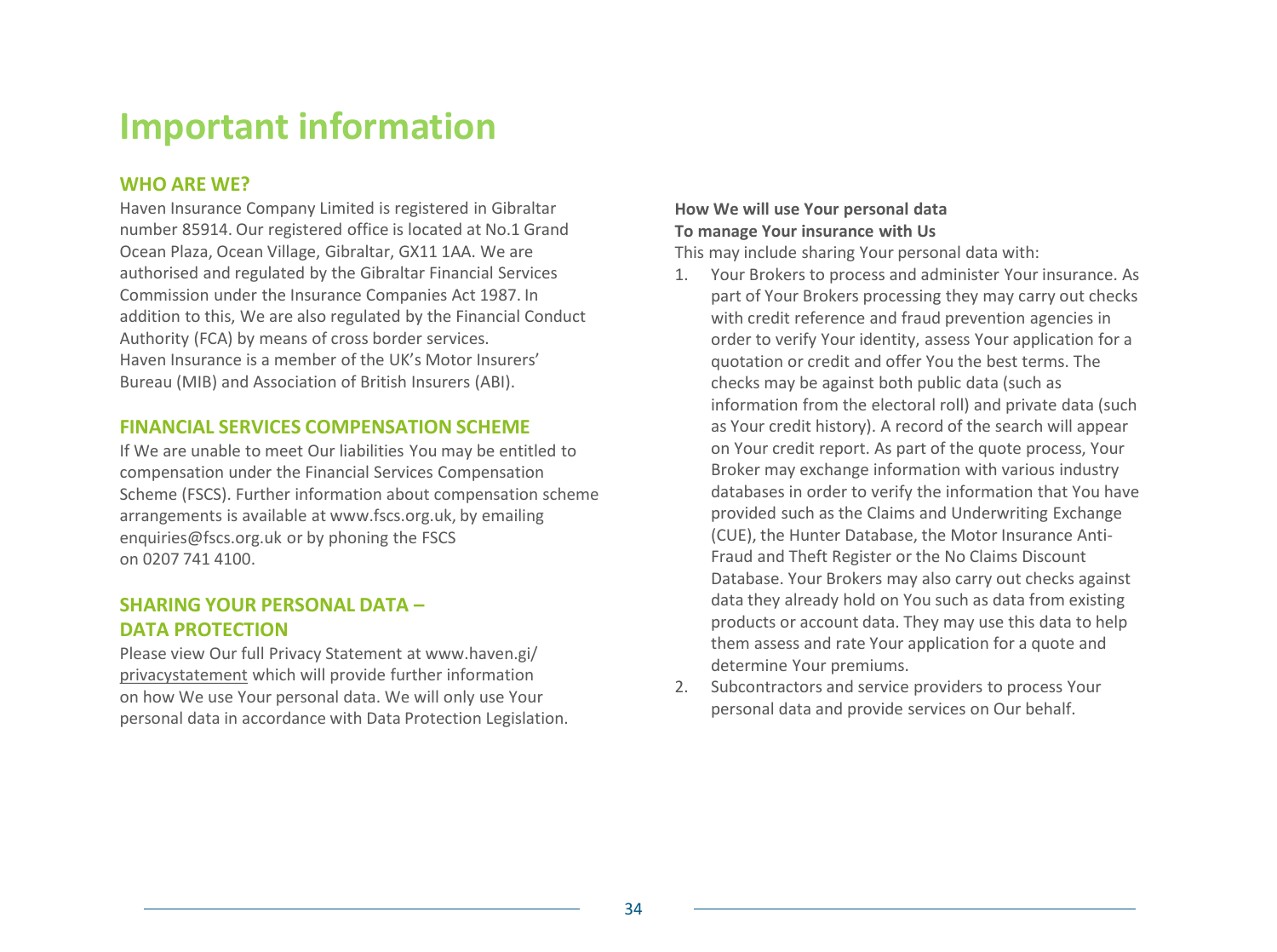- 3. Our Appointed Claims Handlers to manage claims under Your insurance.
- 4. Industry Regulators to monitor and enforce Our compliance with any applicable regulations.
- 5. Other insurers, if You move to a new insurer We may confirm certain details about Your insurance to them. We will only confirm details to genuine organisations. Any requests for policy information by an individual other than the insured will require permission from the insured to do this.
- 6. Third parties involved in a claim, including their insurer, solicitor, or representative.
- 7. The Compensation Recovery Unit, Department for Work and Pensions, and National Health Service in relation to a claim.
- 8. The Financial Ombudsman Service, if You make a complaint about the service We have provided.
- 9. The Motor Insurance Anti-Fraud and Theft Register and to the Claims and Underwriting Exchange Register, which are both administered by Motor Insurers' Bureau (MIB).
- 10. The DVLA, Your Driving Licence Number may be provided to the DVLA in order for a search to be carried out to confirm Your licence status, entitlement and relevant restriction information and endorsement/conviction data. Searches may be carried out as part of Your quote and at any point throughout the duration of Your insurance policy. A search with the DVLA will not show on Your driving licence record. For details relating to information held about You by the DVLA, please visit www.dvla.gov.uk. Undertaking searches using Your driving licence number helps insurers check information to prevent fraud and reduce incidences of negligent misrepresentation and non-disclosure.
- 11. The Motor Insurance Database (MID); information relating to Your insurance policy will be added to the Motor Insurance Database (MID) managed by the Motor Insurers' Bureau (MIB) and the Motor Insurers' Information Centre (MIIC). MID and the data stored on it may be used by certain statutory and / or authorised bodies including the Police, the DVLA, the DVLNI, Highways England, Anti-Fraud Organisations, the Insurance Fraud Bureau, any other third party who is authorised by the MIB or MIIC to have access for the purpose of checking motor insurance details of individuals for the detection and prevention of crime, and other bodies permitted by law for purposes not limited to but including:
	- a) Electronic Licencing;
	- b) Continuous Insurance Enforcement;
	- c) Law enforcement (prevention, detection, apprehension, and/or prosecution of offenders);
	- d) The provision of government services and other services aimed at reducing the level and incidence of uninsured drivers.

If You are involved in a road traffic accident (either in the UK, the EEA or certain other territories), insurers and or the MIB may search the MID to obtain relevant information. Persons (including their appointed representatives) pursuing a claim in respect of a road traffic accident (including citizens of other countries) may also obtain relevant information which is held on the MID. It is vital that the MID holds Your correct registration number. If it is incorrectly shown on the MID You are at risk of having Your Vehicle seized by the Police. You can check that Your correct registration number details are shown on the MID at www.askmid.com.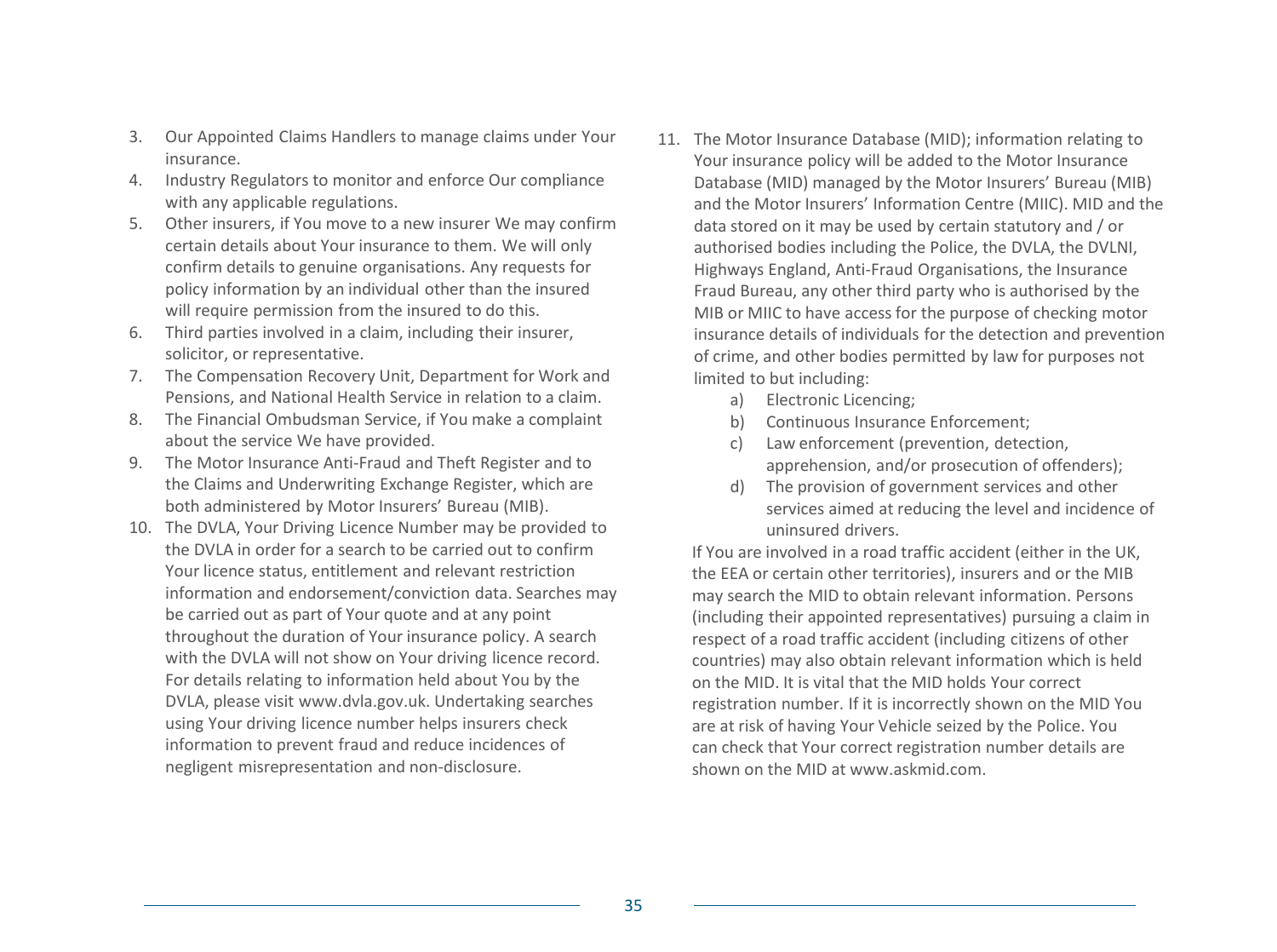#### **Administration**

To manage and administer Our relationship with You, including Your registrations, transactions and communications with Us, to perform all orders and contracts with You, to provide the products and information You request, and to respond to Your comments, questions and support requests, and to monitor compliance with and enforce the terms of Our relationship and any contracts with You.

#### **Telephone Calls**

We may monitor and record telephone calls for the purpose of security and training.

#### **Market Research/Data Analysis**

To help improve Our services We, Your Brokers and recipients of Your Personal Data may also use Your Personal Data for the purposes of marketing research and data analysis. This helps to develop and improve the products and services that are offered.

#### **Complaints**

To investigate and respond to complaints made in relation to insurance policies We underwrite.

#### **To prevent and detect fraud**

Before We provide services, goods or financing to You, We undertake checks for the purposes of preventing fraud and money laundering, and to verify Your identity. These checks require Us to process personal data about You. The personal data You have provided, We have collected from You, or We have received from third parties will be Used to prevent fraud and money laundering, and to verify Your identity.

Details of the personal information that will be processed include, for example: name, address, date of birth, contact details, financial information, employment details, device identifiers including IP address and vehicle details. We and fraud prevention agencies may also enable law enforcement agencies to access and Use Your personal data to detect, investigate and prevent crime. We process Your personal data on the basis that We have a legitimate interest in preventing fraud and money laundering, and to verify identity, in order to protect Our business and to comply with laws that apply to Us. Such processing is also a contractual requirement of the services or financing You have requested.

Fraud prevention agencies can hold Your personal data for different periods of time, and if You are considered to pose a fraud or money laundering risk, Your data can be held for up to six years.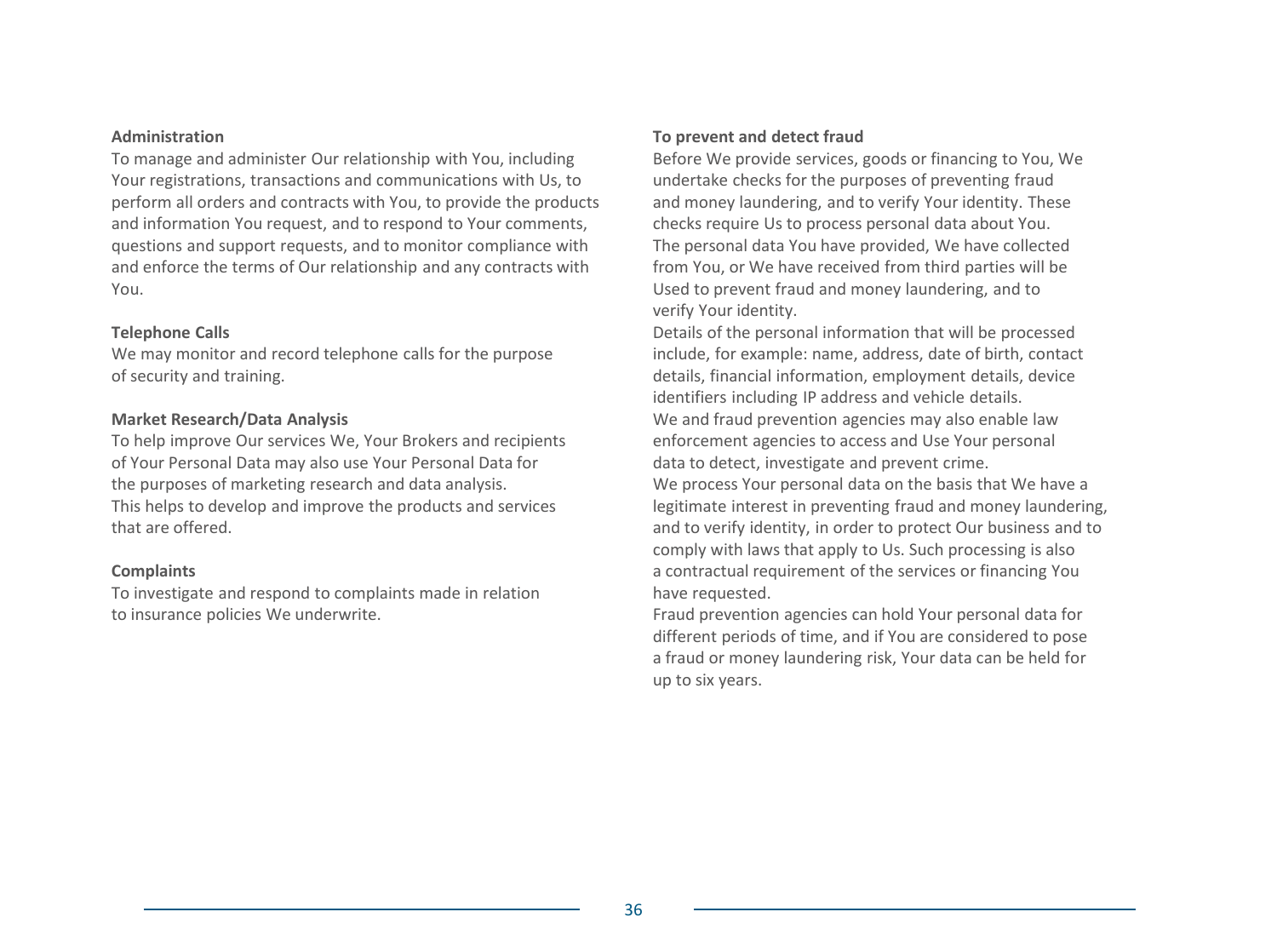If We, or a fraud prevention agency, determine that You pose a fraud or money laundering risk, We may refuse to provide the services or financing You have requested, or to employ You, or We may stop providing existing services to You.

A record of any fraud or money laundering risk will be retained by the fraud prevention agencies, and may result in others refusing to provide services, financing or employment to You. If You have any questions about this, please contact Us on the details below.

Whenever fraud prevention agencies transfer Your personal data outside of the European Economic Area, they impose contractual obligations on the recipients of that data to protect Your personal data to the standard required in the European Economic Area. They may also require the recipient to subscribe to 'international frameworks' intended to enable secure data sharing.

#### **Your Rights**

Your personal data is protected by legal rights, which include Your rights to object to Our processing of Your personal data; request that Your personal data is erased or corrected; request access to Your personal data.

For more information or to exercise Your data protection rights, please contact Us Using the contact details below.

If You would like to read the full details of how Your data may be used please view Our privacy statement here: www.haven.gi/privacystatement, phone Us on 0345 0920704, email dataprotection@haven.gi, or write to Us at Haven Insurance Company Limited, No. 1 Grand Ocean Plaza, Ocean Village, Gibraltar, GX11 1AA.

You also have the right to complain to the Information Commissioner's Office (UK) or the Gibraltar Regulatory Authority (Gibraltar) which regulate the processing of personal data:

**Information Commissioner's Office Wycliffe House Water Lane Wilmslow Cheshire SK9 5AF www.ico.org.uk**

**Gibraltar Regulatory Authority 2nd Floor Eurotowers 4 1 Europort Road Gibraltar www.gra.gi**

#### **COMPLAINTS**

We're committed to providing You with a first class service but We recognise that there may be an occasion when You feel We may not have done this and You wish to make a complaint. We will always try to resolve any complaint speedily and at the earliest possible stage.

If You are not satisfied with the service provided by Your Broker, please contact them. If You are not satisfied with Our service please contact Us straight away by calling Us on **0345 0920704**  or by emailing **complaints@haven.gi.**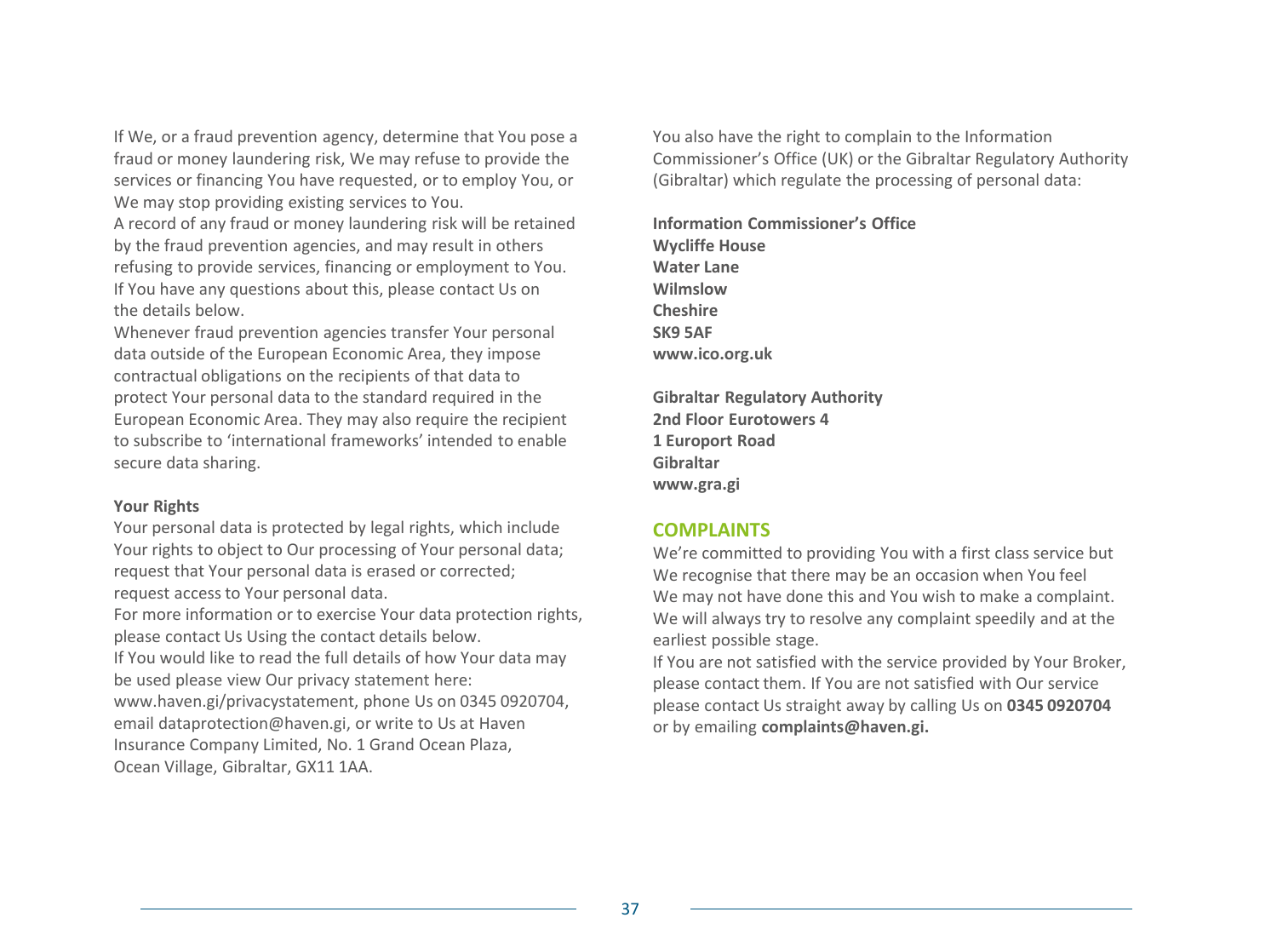If You want to make a complaint in writing please contact our Customer Relations Team at:

**Customer Relations: Haven Insurance Company Limited No.1 Grand Ocean Plaza Ocean Village Gibraltar GX11 1AA**

We will try to resolve Your complaint on receipt but if this is not possible then We will send You a written acknowledgement after We receive Your complaint. This will tell You the name of the person handling Your complaint and enclose Our complaints procedure leaflet.

We will write to You to confirm Our resolution of Your complaint. If We have not resolved Your complaint within eight weeks, or if Your complaint is still not resolved to Your satisfaction, You have the right to refer Your complaint to the Financial Ombudsman Service. The contact details for the Financial Ombudsman Service are:

**Financial Ombudsman Service Exchange Tower London E14 9SR Telephone: 0800 0234567 www.financial-ombudsman.org.uk**

The Financial Ombudsman Service will handle most complaints You might have, but there are some instances that fall outside its authority. The Ombudsman's decision is binding upon Us, but You are free to reject it without affecting Your legal rights.

#### **PREMIUM PAYMENTS**

You may pay for Your policy either annually, or Your Broker may be able to offer You a payment plan by monthly direct debit. We may at Our option deduct any outstanding premiums due from any claims entitlement due in respect of a loss under this policy.

#### **Unusual circumstances**

- 1. If Your Vehicle is deemed by Us to be Beyond Economic Repair before You have paid all monthly instalments, the outstanding premium will be deducted from any payment to Your Vehicle's owner under this insurance.
- 2. Any extra premium arising from changes to this insurance must be paid immediately. Your Broker may be able to offer You a monthly payment plan.

#### **CHANGES TO YOUR POLICY**

If You change Your policy or ask Us or Your Broker to re-issue documentation:

- 1. Your Broker will advise You about any change in premium, and
- 2. We or Your Broker may charge You an administration fee for making changes to Your policy.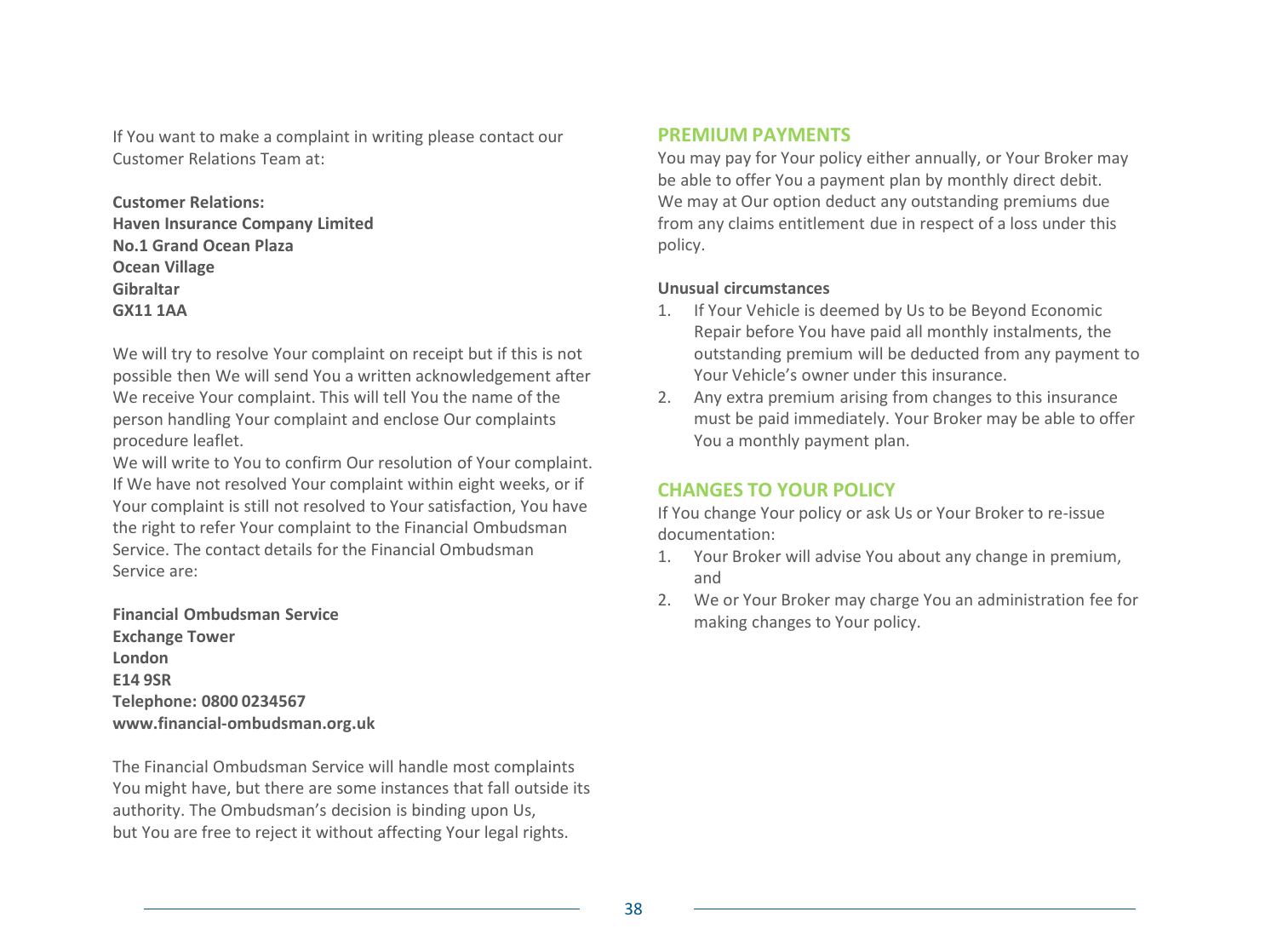### **CLAIMS PROCESS REMINDER**

#### **IF YOU ARE INVOLVED IN AN ACCIDENT YOU SHOULD:**

#### **EXCHANGE DETAILS**

Names, addresses, phone numbers with everyone involved including witnesses. (Get into a safe position before you start, i.e. away from the risk of other traffic.)

**NEVER ADMIT LIABILITY** at the scene of the accident.

**TAKE NOTE OF ANY REGISTRATION NUMBERS** & makes/models of any vehicles involved.

#### **TAKE PICTURES (use your phone)**

If safe to do so, photograph the vehicles, registration numbers, any passengers and the scene of the accident.

**IF ANY PARTY IS INJURED, CALL 999** (Police &Ambulance).

Any accident/incident which may give rise to a claim on this policy must be reported to us within 24 hours of occurring on: 0345 092 0700 OR text "CLAIM" to 83118.

#### **WE WILL DO THE REST!**